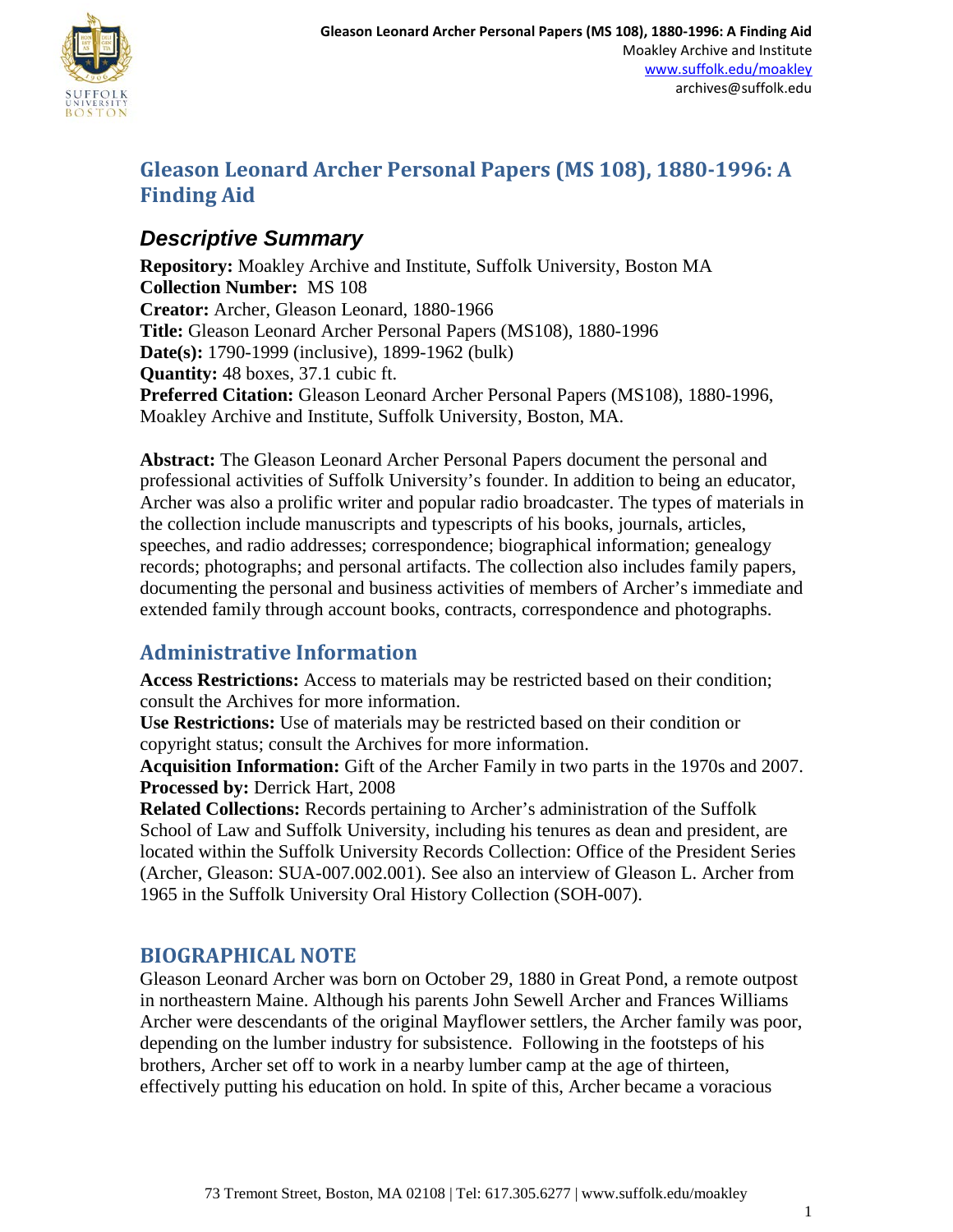

reader and writer in the spare time afforded him as the camp's cook. Eventually, with financial support from an uncle, Gleason was able to leave the lumber camp to attend Sabattus High School in Maine. He graduated in June of 1902 as class valedictorian and came to Boston in the fall of 1902 to attend Boston University.

In 1903, a fortuitous meeting on a stagecoach with Boston businessman George Frost set Gleason Archer on the path to providing educational opportunities for those lacking access to higher education. Archer, bound for Boston to receive medical treatment for a knee injury sustained at his job at a Cape Cod resort, struck up a conversation with George Frost, president of the George Frost Company. By the time the stagecoach reached the railway station, Frost had learned of Archer's desire to become a lawyer and his trouble financing a legal education. Their conversation resulted in Frost offering to cover his medical expenses and becoming Archer's educational benefactor. With Frost's support, Archer was able to finish his undergraduate studies and his law degree by June of 1906. Frost never sought repayment, but asked only that if Archer "ever had a chance to pass this favor along to other boys, do it for me."[1](#page-1-0)

Archer's response to Frost's generosity was to start a law school for non-traditional law students, namely immigrants, minorities, laborers and other groups deemed ineligible for admission at the elite law schools of the day. The first class of "Archer's Evening Law School" was held on September 19, 1906, at his apartment at 6 Alpine Street in Roxbury, Massachusetts. 1906 was also the year that Archer married Elizabeth Glenn Snyder, the daughter of the Reverend Henry S. Snyder.

The law school grew rapidly and by June of 1907 had moved to Archer's downtown Boston law offices at 53 Tremont Street. By December 1908, his first student had passed the bar exam, enrollment had increased, and Archer had decided to give up his law practice to devote all of his energies to his recently renamed Suffolk School of Law. Throughout this period, Archer's family lived in the school building and grew to include Allan (1908), Marian (1910) and Gleason Leonard, Jr. (1916). Archer saw enrollment jump again when his school was granted the right to confer degrees by the Massachusetts legislature in 1914. The school expanded its mission during the 1930s to include undergraduate education with the formation of the College of Liberal Studies (1934) and the School of Business Administration (1937). In 1937 Archer became the president of the newly incorporated Suffolk University. Archer remained at Suffolk University until his retirement in 1948.

Archer wrote prolifically, and, by 1931, a majority of the courses at Suffolk Law School used textbooks he had written. Among his fourteen published law textbooks were *Law Office and Court Procedure* (1910), *Ethical Obligations of the Lawyer* (1910), and *The Law of Contracts* (1911). A complete bibliography of Archer's published and unpublished works, as well as his radio addresses, is available at the end of this finding aid. Archer became a popular radio broadcaster for NBC in the late 1920s and early 1930s; one of his most popular series was entitled *Laws that Safeguard Society.* He also wrote the first comprehensive history of the early days of radio, *History of Radio to 1926*

<span id="page-1-0"></span><sup>&</sup>lt;sup>1</sup> Robbins, David L. 1996. A History of Suffolk University 1906-1996. Boston: Suffolk University Press.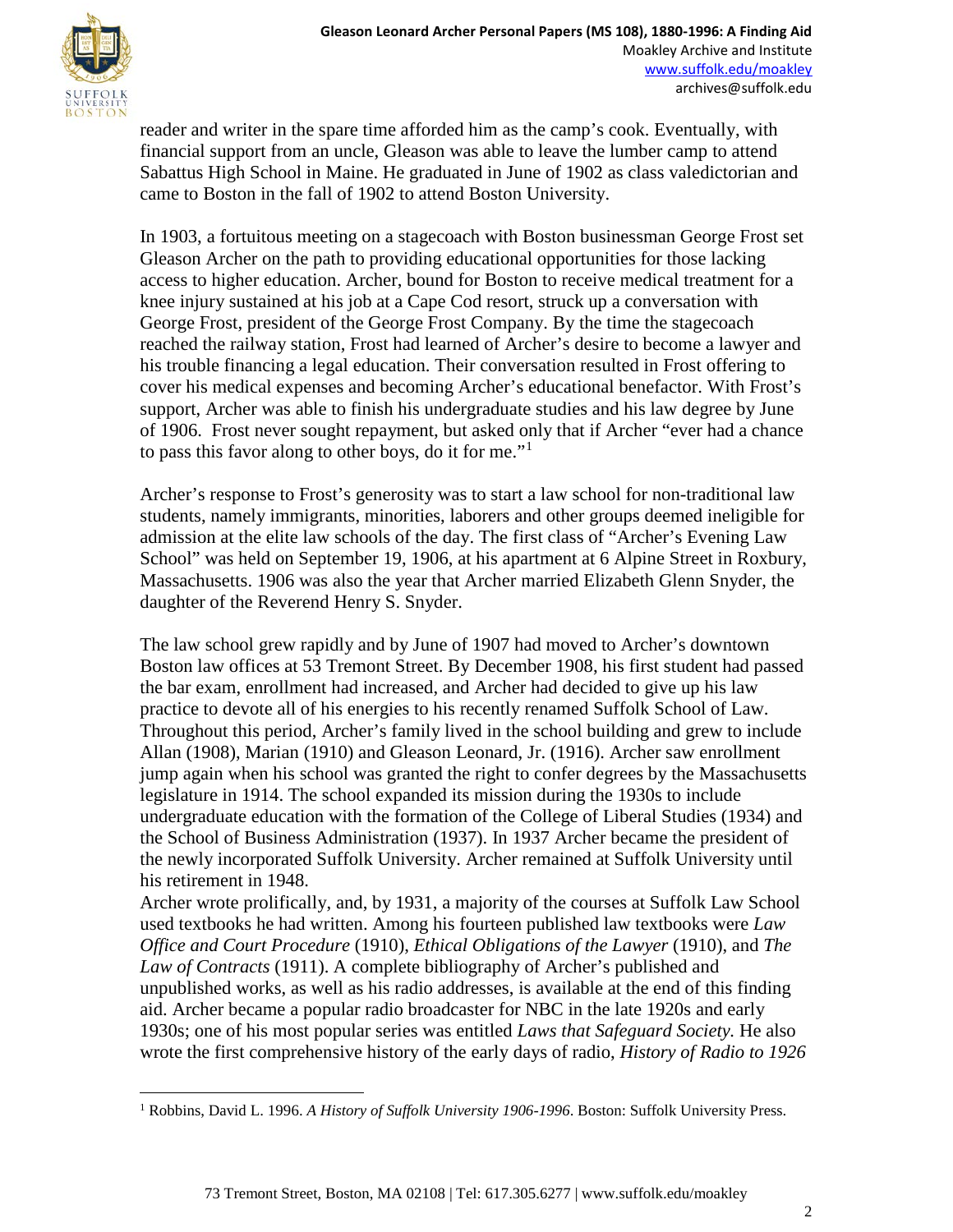

(1938), as well as *Big Business in Radio* (1939). Archer, an amateur historian, wrote many articles for various journals and was especially interested in colonial New England history and specifically his ancestry as a Mayflower descendant. He was also passionately interested in politics and considered himself to be a Progressive. Like other Progressives of the time, he was an outspoken critic of President Franklin Delano Roosevelt and the New Deal, which he viewed warily as a dangerous mixture of socialistic and monopolistic programs and ideologies. By 1936, Archer had associated himself with the National Jeffersonian Democratic Party, an anti-Roosevelt splinter organization. Archer's book *On the Cuff* (1944) was a scathing attack on the New Deal and its programs.

In retirement Gleason Archer established a successful blueberry farm in Pembroke, Massachusetts. He also founded the Massachusetts Cultivated Blueberry Association and was appointed director of the Pembroke Historical Society. He remained an active writer throughout the 1950s. After the death of his wife Elizabeth in 1961, Archer married Pauline (Polly) Clark in 1963. Archer was diagnosed with cancer in 1965 and died on June 28, 1966.

#### **SCOPE AND CONTENT**

The Gleason Leonard Archer Personal Papers, spanning the period of 1790 until 1999, document the personal and professional activities of Suffolk University's founder. The forty-seven boxes of materials are organized into six series: Series 1, Writings, 1899- 1962, n.d.; Series 2, Radio materials, 1929-1940, n.d.; Series 3, Correspondence, 1818- 1999, n.d.; Series 4, Personal, 1790-1979, n.d.; Series 5, Photographs, c. 1865-1998, n.d.; Series 6, Special Materials, c. 1900s-1939, n.d.

The collection provides insight into Archer's personal and professional life, including his role in providing access to higher education; legal education; the history of Suffolk University; the early history of radio; early New England colonial history; politics in the New Deal era; and biographical information about the Archer and Williams families. The bulk of the collection, however, covers the period from 1899 until 1962 and consists of Archer's writings and materials related to radio broadcasting. The materials include manuscript and typescript drafts of his books, journal articles, speeches, promotional pamphlets, unpublished materials, and many of his radio broadcasts. Other sections of the collection contain correspondence; journals; biographical materials; research files; family papers such as account books, contracts, personal files, and writings; photographs; scrapbooks; funeral notices and obituaries; and personal artifacts, including his Suffolk ring, desk and briefcase; and several audio recordings of his radio broadcasts.

The most significant topics and events documented by the collection include Archer's writings on early New England colonial history, law, radio, politics and the history of Suffolk University. The collection illuminates Archer's personal life through his journals and correspondence with friends, family and national figures, such as former President Calvin Coolidge and former mayor of Boston John B. Hynes.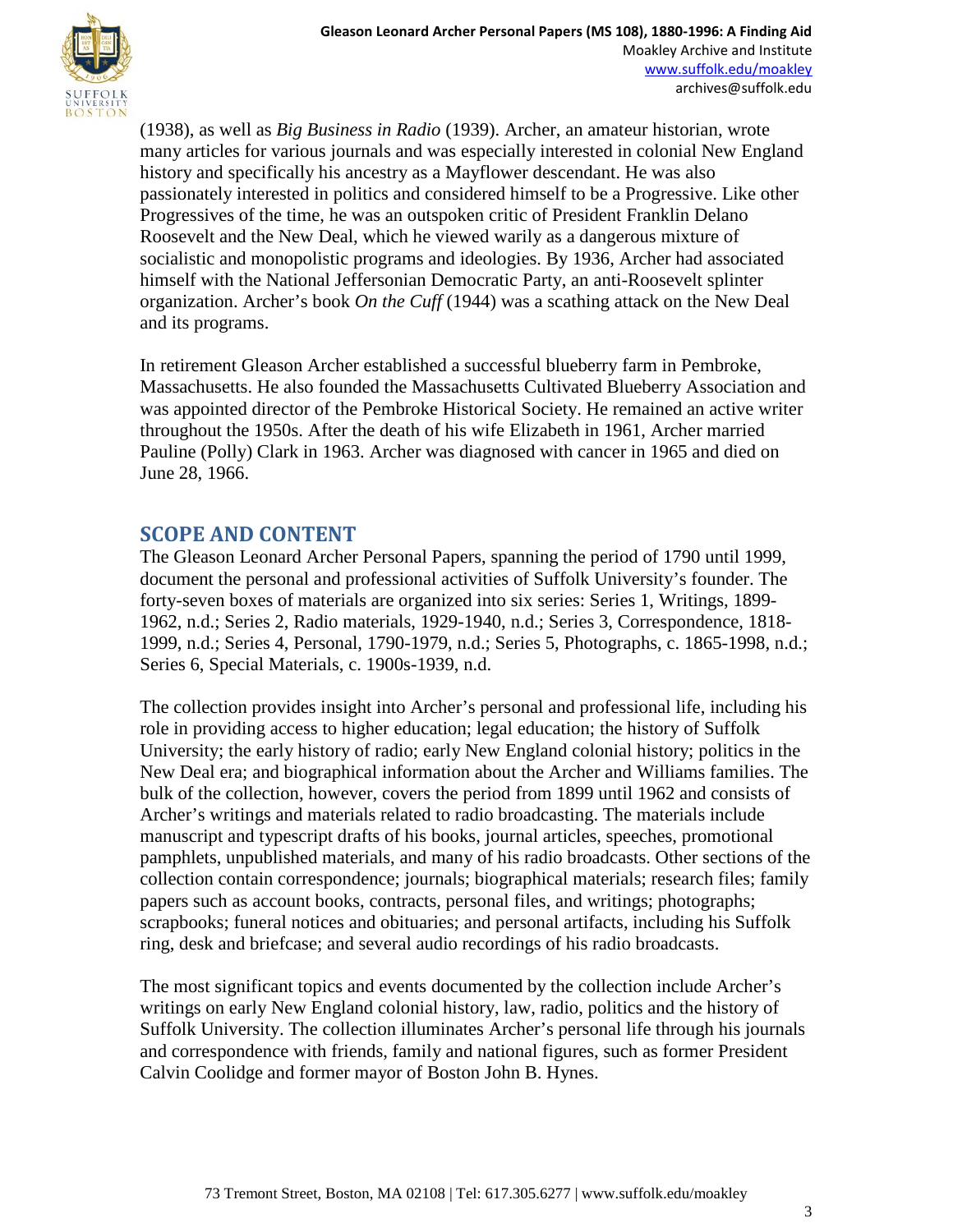

### **Abbreviations used in this document:**

- GLA: Gleason Leonard Archer
- MSS: manuscript
- OS: Oversized box
- TMS: typed manuscript (a.k.a. typescript)
- TOC: table of contents
- MA: Massachusetts
- ME: Maine
- N.D.: date unknown

## **Added Entries**

- Archer, Elizabeth Glenn.
- Archer, Gleason Leonard, 1880-1966
- Archer, Gleason Leonard, 1916-
- Genealogy
- Great Pond (Me.)
- Massachusetts Society of Mayflower Descendants.
- Radio broadcasting History
- Radio History
- Suffolk University History
- Suffolk University. Law School History

## **ARRANGEMENT**

### *Series 1: Writings, 1899-1962, n.d.*

- Sub-series 1.1: Published Works
- Sub-series 1.2: Unpublished Works
- Sub-series 1.3: Articles and Speeches

## *Series 2: Radio materials, 1929-1940, n.d.*

## *Series 3: Correspondence, 1818-1999, n.d.*

- Sub-series 3.1: Gleason L. Archer correspondence
- Sub-series 3.2: Family correspondence

### *Series 4: Personal, 1790-1979, n.d.*

- Sub-series 4.1: Journals
- Sub-series 4.2: Biographical Materials
- Sub-series 4.3: Research Materials
- Sub-series 4.4: Family Materials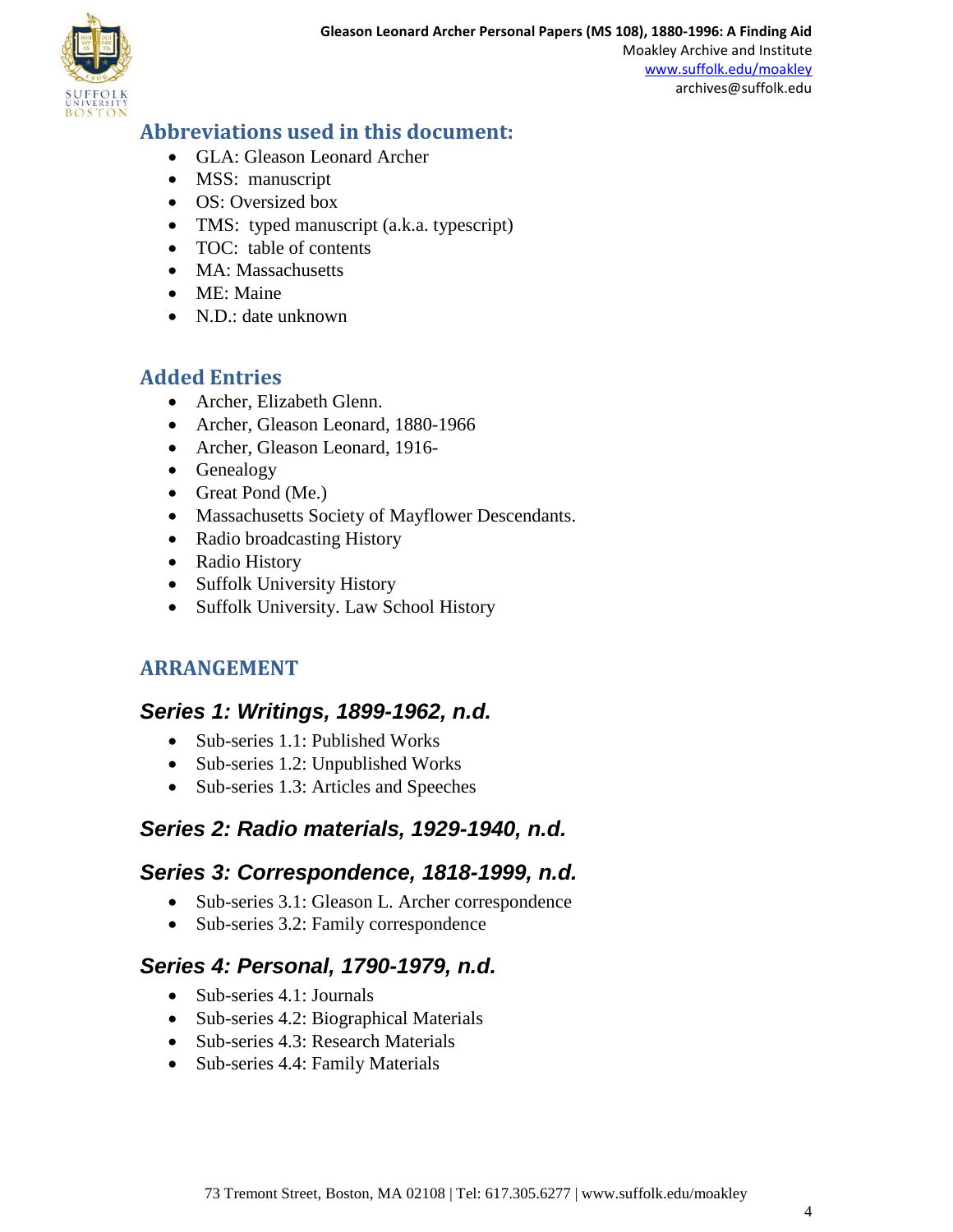

*Series 5: Photographs, c. 1865-1998, n.d.*

*Series 6: Special Materials, c. 1900s-1939, n.d.*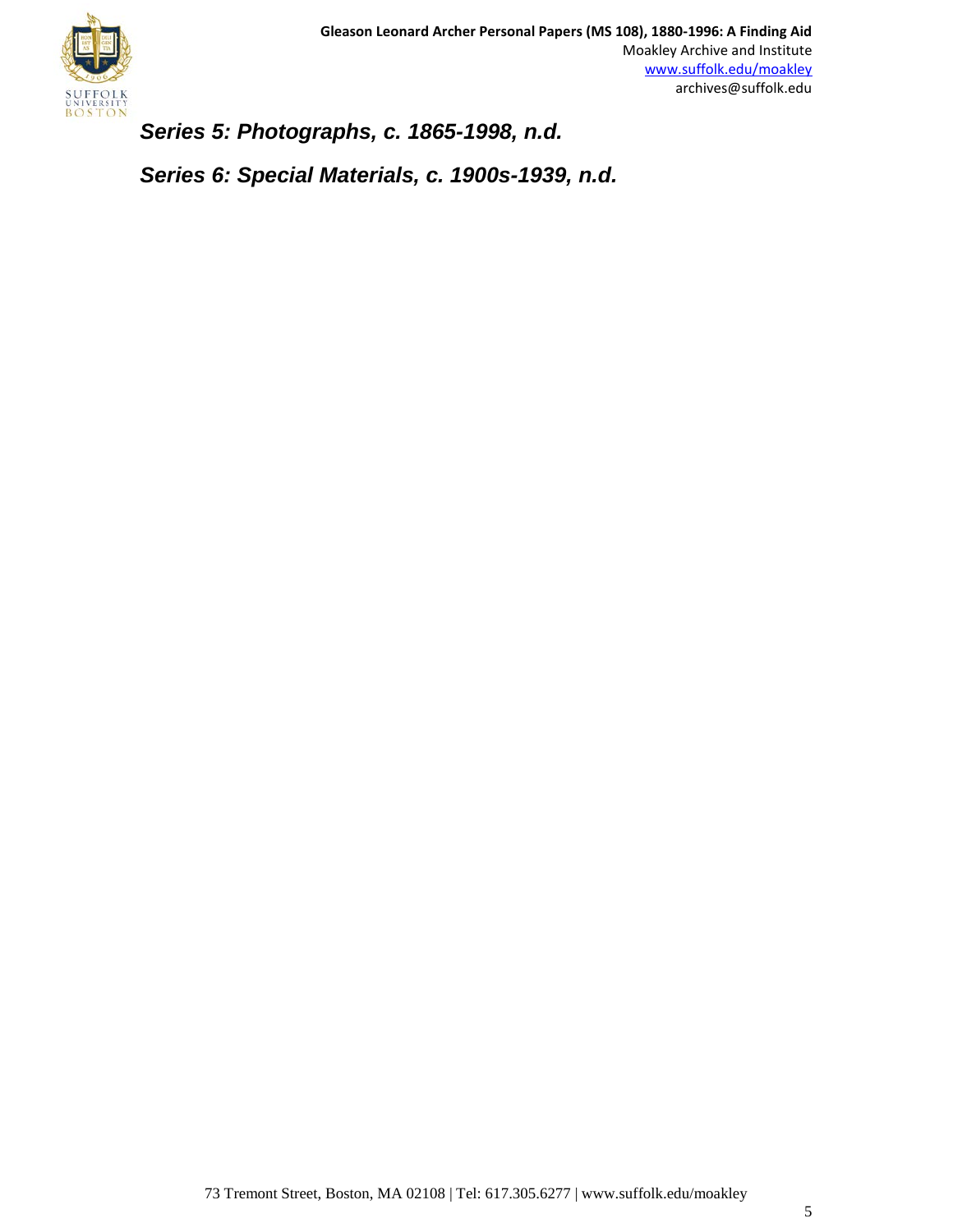**Series Description for Series 1: Writings, 1899-1962, n.d.**

**Description:** The Writings series is divided into three sub-series: *Published Works*, *Unpublished Works*, *Articles and Speeches*. The Published Works sub-series contains manuscripts and typescripts for books written by Archer, including his law textbooks, several books dealing with colonial New England history, the history of Suffolk Law School, the history of radio, and President Roosevelt's New Deal. Of particular note is Archer's *History of Radio to 1926*, historically important as the first comprehensive history of radio. This sub-series also contains scrapbooks relating to the early history of colonial New England and several poems by Archer published in various newspapers. The Unpublished Works sub-series contains a great deal of autobiographical material, unpublished historical writings relating to early American and New England history, children's stories written by Archer, miscellaneous poems, a prayer, and a draft chapter for a compilation book on television. The Articles and Speeches sub-series contains articles written for a variety of journals, magazines and newspapers, as well as letters to the editor; a short story; and speeches given on a wide range of subjects, though most deal with historical, legal or political topics.

Note: A selection of Archer's publications is available at the Suffolk Law Library while many others are only available at the University Archives; the books located in the Archives are non-circulating.

**Arrangement:** Items in the Works--Published sub-series (boxes 1-4), are arranged alphabetically by title, although scrapbooks are listed last. Works -- Unpublished subseries (boxes 5-11) are arranged alphabetically. Articles and Speeches (boxes 11 and 12) are arranged chronologically. Copies of Published Works (boxes 13 and 14) are arranged alphabetically by title.

### **Container list for Sub-series 1.1: Published Works, 1930-1959, n.d.**

- B1/F1: *Big Business and Radio*, mss, pp. 1-44 (Chapters 1-3) (Folder 1 of 9); n.d. **Note: Fragile condition; photocopies of oversized pages present; originals in OS 1**
- B1/F2: *Big Business and Radio*, mss, pp. 42-90 (Unnumbered Chapter, Chapter 5) (Folder 2 of 9); n.d. **Note: Fragile condition; photocopies of oversized pages present; originals in OS 1**
- B1/F3: *Big Business and Radio*, mss, pp. 91-185 (Chapters 6-7) (Folder 3 of 9); n.d. **Note: Fragile condition; photocopies of oversized pages present; originals in OS 1**
- B1/F4: *Big Business and Radio*, mss, pp. 186-267 (Chapters 8-9) (Folder 4 of 9); n.d. **Note: Fragile condition**
- B1/F5: *Big Business and Radio*, mss, pp. 268-344 (Chapters 10-11) (Folder 5 of 9); n.d. **Note: Fragile condition**
- B1/F6: *Big Business and Radio*, mss, pp. 345-408 (Chapters 12-13) (Folder 6 of 9); n.d. **Note: Fragile condition; photocopies of oversized pages present; originals in OS 1**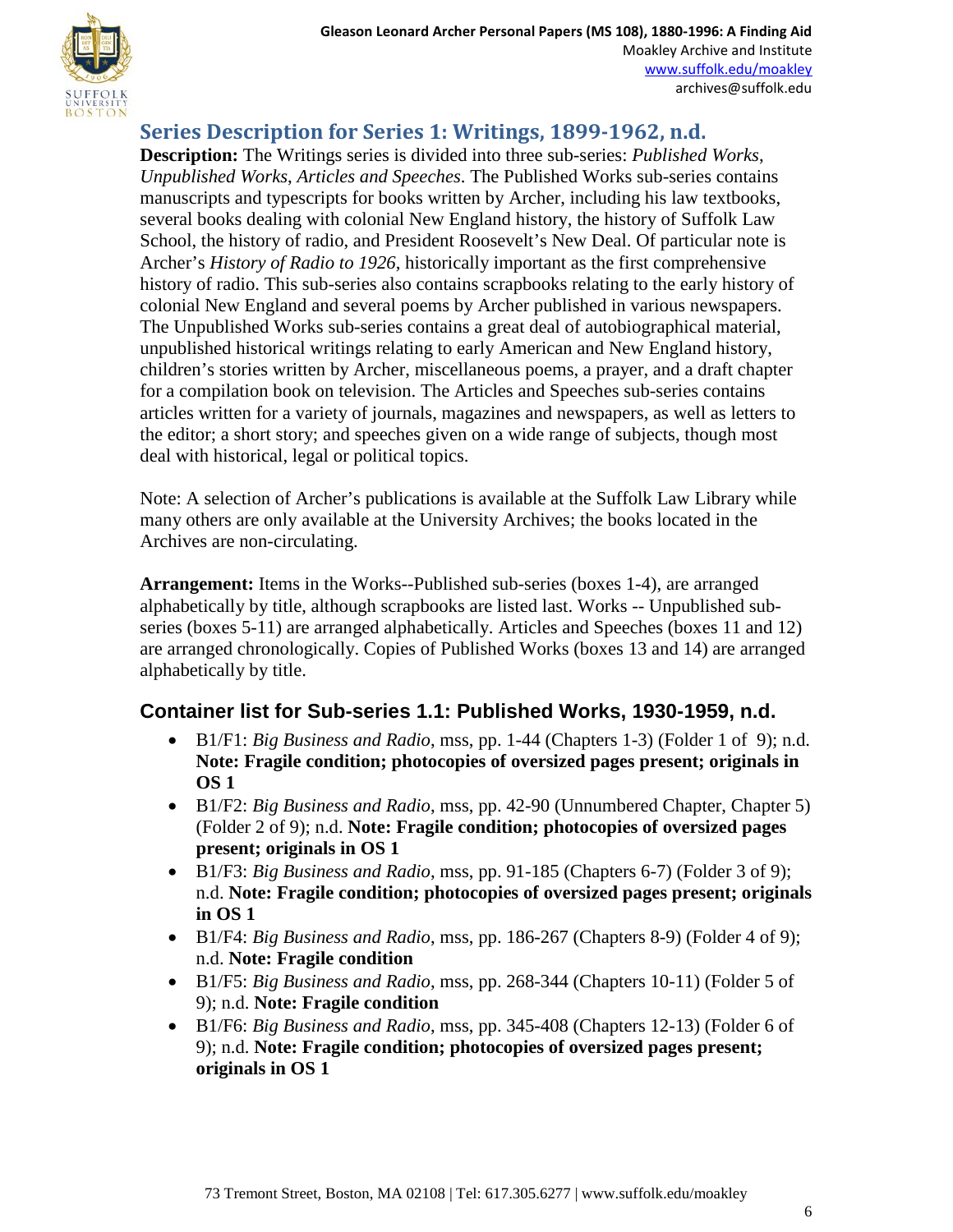

- B1/F7: *Big Business and Radio*, mss, pp. 409-488 (Chapters 14-17) (Folder 7 of 9); n.d. **Note: Fragile condition; photocopies of oversized pages present; originals in OS 1**
- B1/F8: *Big Business and Radio*, mss, pp. 502-540 (Chapter 18) (Folder 8 of 9); n.d. **Note: Fragile condition; photocopies of oversized pages present; originals in OS 1**
- B1/F9: *Big Business and Radio*, mss, pp. 541-628 (Chapters 19-23) (Folder 9 of 9); n.d. **Note: Fragile condition; photocopies of oversized pages present; originals in OS 1**
- B1/F10: *Clock Song*, photocopied news clip of poem, pp. 1; n.d.; **Original found in "Miscellaneous Poems" folder, sub-series 1.2 #62**
- B1/F11: *Ears That Hear Not*, photocopied news clip of poem, pp. 1; n.d.
- B1/F12: "Announcing the *History of Radio to 1926*", promotional pamphlet for Gleason L. Archer book, pp. 8; n.d.
- B1/F13: *History of Radio to 1926* and *Big Business and Radio* related correspondence and reviews; tms, mss and news clips, pp. 40 (approx.) (Folder 1 of 2); 1938-1959
- B2/F14: *History of Radio to 1926* and *Big Business and Radio* related correspondence and reviews; tms, mss and news clips, pp. 100 (approx.) (Folder 2 of 2); 1938-1959
- B2/F15: *The Impossible Task*, photocopied materials, pp. 6; n.d.
- B2/F16: *Law Office and Court Procedure*, mss, pp. 75 (approx.) (Folder 1 of 2); n.d.
- B2/F17: *Law Office and Court Procedure*, mss, pp. 125 (approx.) (Folder 2 of 2); n.d.
- B2/F18: *Law Office and Court Procedure*, promotional materials, pp. 2; n.d.
- B2/F19: *On the Cuff*, tms, pp. 1-124 (printer's proof) (Folder 1 of 2); [1944]
- B2/F20: *On the Cuff*, tms, pp. 125-234 (printer's proof) (Folder 2 of 2); [1944]
- B2/F21: *Plymouth Pioneers* (a.k.a. *Pilgrim Pioneers*), tms with annotations by Gleason L. Archer, pp. 1-172; n.d.
- B3/F22: *Plymouth Pioneers*, photocopied news clips of Chapter XII from serialized version (includes unidentified news clips from series), pp. 4; n.d.
- B3/F23: *Robin Hood's Request of the King*, news clip of poem, pp. 1; n.d.
- B3/F24: *With Axe and Musket at Plymouth*, related news clip review; pp. 1; 1937
- B4/F25: *Plymouth Pioneers*, scrapbook with news clips, correspondence and a copy of a magazine version, pp. 18 (double-sided); 1955, **Note: Fair condition**
- B4/F26: *Mayflower Heroes*, scrapbook with news clips, correspondence, and reviews, pp. 22 (double-sided); 1930-1932. **Note: Fair condition**

## **Container list for Sub-series 1.2: Unpublished Works, c. 1904-1962, n.d.**

- B5/F27: America 1620-1932, mss, pp. 1-199 plus TOC (Folder 1 of 3); 1950- 1951
- B5/F28: America 1620-1932, mss, pp. 200-395 (Folder 2 of 3); 1950-1951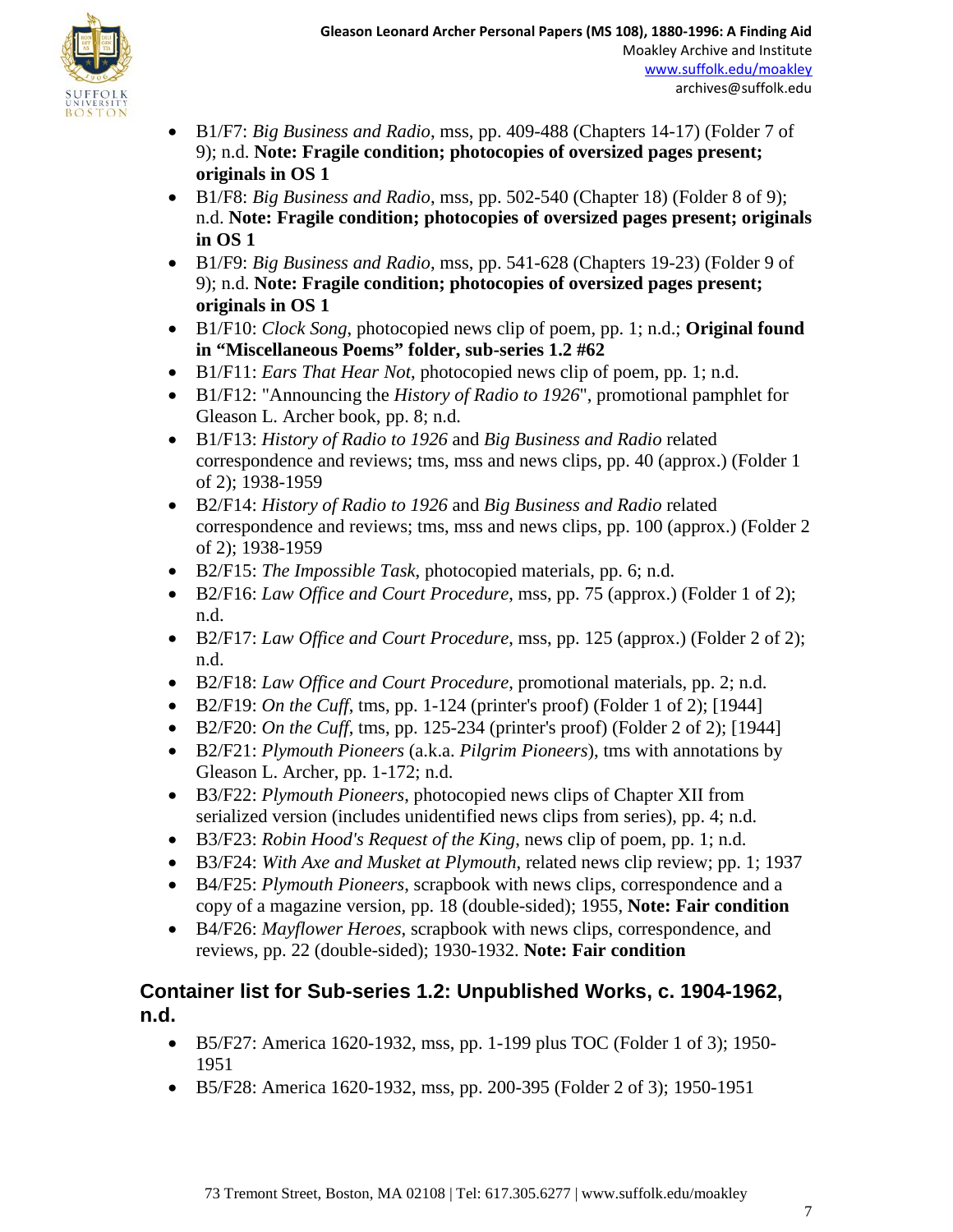

- B5/F29: America 1620-1932, mss, pp. 396-560 (Folder 3 of 3); 1950-1951
- B5/F30: America 1620-1932, tms, pp. 265-531; 1950-1951
- B5/F31: New England in America (part of America 1620-1932), tms with annotations by Gleason L. Archer, pp. 264; 1950-1951
- B5/F32: Background of Pembroke Town, tms, pp. 16; 6/19/1950; Possibly part of New England in America section
- B5/F33: Cohasset Poems, tms, pp. 3; 4/20/1959
- B5/F34: The First American Racketeer, tms with annotations by Gleason L. Archer, pp. 11; 3/15/1954
- B5/F35: Further Adventures of Jack the Giant Killer, first revisions, tms, pp. 85; 11/6/1951 **Note: Digitized file available: [ms-0039](http://moakleyarchive.omeka.net/items/show/357)**
- B5/F36: Jim Williams, mss, pp. 155; 1953
- B5/F37: Jim Williams, tms with annotations by Gleason L. Archer, pp. 149; n.d.
- B6/F38: Joshua Followed the Gleam (Plantation 33), tms, pp. 302; n.d.
- B6/F39: Lumber Camp to College, mss, pp. 1-124 (Folder 1 of 5); 1947
- B6/F40: Lumber Camp to College, mss, pp. 125-237a (Folder 2 of 5); 1947
- B6/F41: Lumber Camp to College, mss, pp. 238-393 (Folder 3 of 5); 1947
- B6/F42: Lumber Camp to College, mss, pp. 394-517 (Folder 4 of 5); 1947
- B6/F43: Lumber Camp to College, mss, pp. 518-652 (Folder 5 of 5); 1947
- B7/F44: Lumber Camp to College, photocopies of mss, pp. 1-95 (Folder 1 of 6); 1947
- B7/F45: Lumber Camp to College, photocopies of mss, pp. 96-200 (Folder 2 of 6); 1947
- B7/F46: Lumber Camp to College, photocopies of mss, pp. 201-313 (Folder 3 of 6); 1947
- B7/F47: Lumber Camp to College, photocopies of mss, pp. 314-436 (Folder 4 of 6); 1947
- B7/F48: Lumber Camp to College, photocopies of mss, pp. 437-549 (Folder 5 of 6); 1947
- B7/F49: Lumber Camp to College, photocopies of mss, pp. 550-652 (Folder 6 of 6); 1947
- B7/F50: Lumber Camp Land, tms, pp. 1-4; 1/1959
- B7/F51: Lumber Camp Land, tms, pp. 1-386; n.d.
- B8/F52: Lumber Camp Land, tms with annotations by Gleason L. Archer, pp. 202-386; n.d.
- B8/F53: Lumber Camp Land, photocopies of tms, pp. 202-300 (Folder 1 of 2); n.d.
- B8/F54: Lumber Camp Land, photocopies of tms, pp. 301-386 (Folder 2 of 2); n.d.
- B8/F55: Lumber Camp Land, photocopy of tms with annotations by Gleason L. Archer, pp. 202-386; n.d.
- B8/F56: Lumberjack to Lawyer, mss and tms materials, pp. 1-129 (Folder 1 of 2); 1959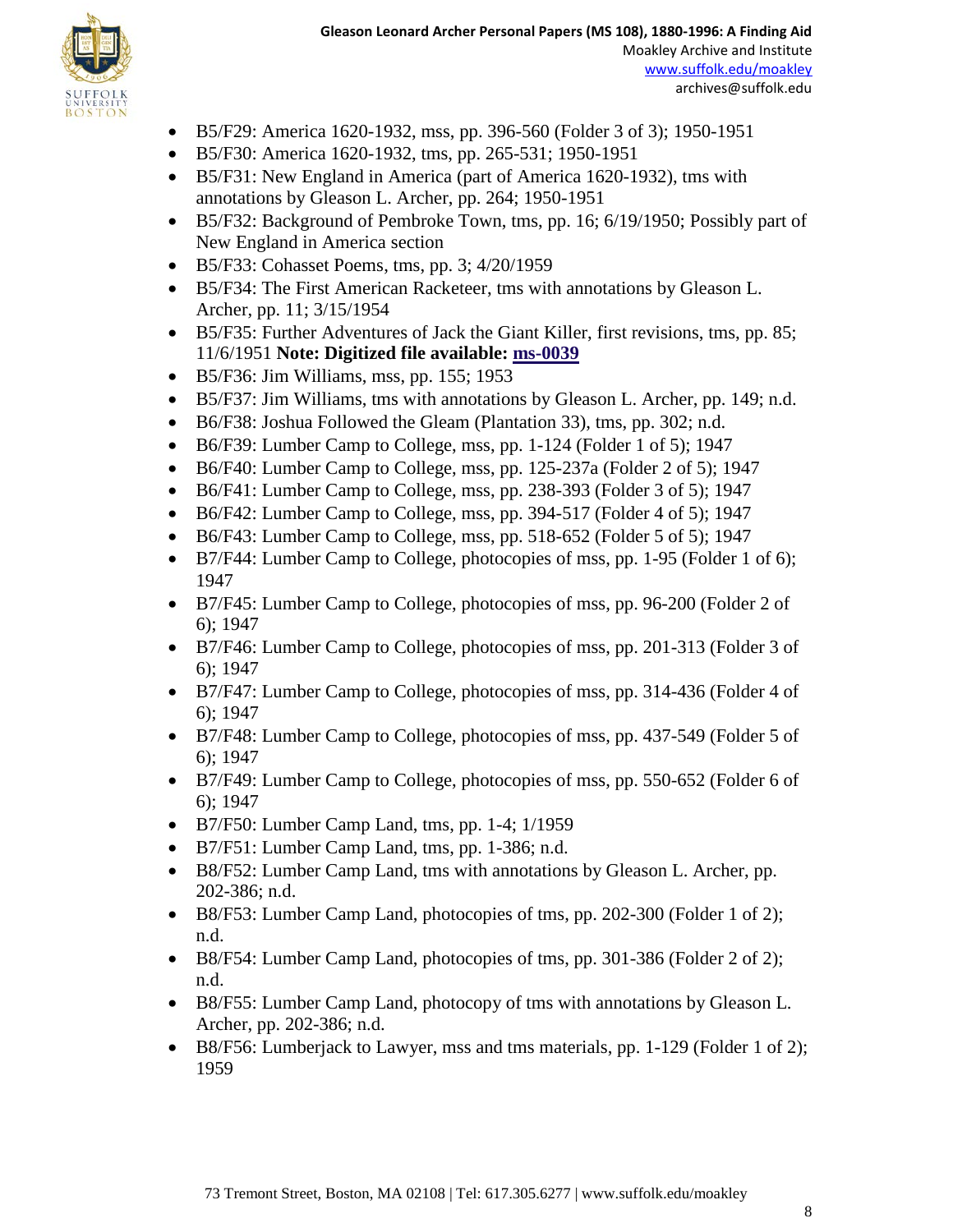

- B8/F57: Lumberjack to Lawyer, mss and tms materials, pp. 130-247 (Folder 2 of 2); 1959
- B9/F58: Lumberjack to Lawyer, photocopy of mss, pp. 1-101 (Folder 1 of 2); 1959
- B9/F59: Lumberjack to Lawyer, photocopy of mss, pp. 102-246 (Folder 2 of 2); 1959
- B9/F60: Lumberjack to Lawyer, tms, pp. 1-177; n.d.
- B9/F61: Marx Moves In, tms, pp. 264; 12/1954
- B9/F62: Miscellaneous poems, mss and tms, pp. 5; c. 1904-1959, n.d.; Original news clip of "Clock Song" published poem filed here
- B9/F63: More Than a Man, tms, pp. 1-502 plus TOC; n.d.
- B10/F64: The New England Colonies: 1628-1692, tms, pp. 1-174; 1953
- B10/F65: Plantation 33, mss, pp. 5; 9/27/1959
- B10/F66: Plantation 33, tms with annotations by Gleason L. Archer, pp. 1-30 (not inclusive); n.d.
- B10/F67: Plantation 33, tms with annotations by Gleason L. Archer, pp. 322; n.d.
- B10/F68: Prayer written by Gleason L. Archer, mss, pp. 1; n.d.
- B10/F69: Princess Magda's Embattled Trout Brook, mss and tms materials, pp. 1- 127 (approx.); 1962
- B10/F70: Princess Magda's Embattled Trout Book, tms, pp. 1-127; 1962
- B10/F71: Rainbow Trail, mss, pp. 1-7; n.d.
- B10/F72: Rainbow Trail, tms, pp. 1-509; c. 1959
- B11/F73: Rainbow Trail, photocopy of tms, pp. 1-224 (Folder 1 of 3); c. 1959
- B11/F74: Rainbow Trail, photocopy of tms, pp. 225-365 (Folder 2 of 3); c. 1959
- B11/F75: Rainbow Trail, photocopy tms, pp. 366-508 (Folder 3 of 3); c. 1959
- B11/F76: Television (chapter within book on topic), tms and promotional pamphlets, pp. 1-4 (actual chapter pp.); 1939
- B11/F77: Thomas Mayhew, Pioneer and Potentate, mss and tms materials, pp. 46; n.d.
- B11/F78: The Tudor Dynasty, tms with annotations by Gleason L. Archer, pp.1-227 plus TOC; 1961
- B11/F79: Uncle George Builds a "Chimbly", tms, pp. 17; 11/1958 **Note: Digitized file available: [ms-0038](http://moakleyarchive.omeka.net/items/show/356)**
- B11/F80: Unidentified mss and tms pages, pp. 11; n.d.

### **Container list for Sub-series 1.3: Articles and Speeches, 1899-c. 1960, n.d.**

- B11/F81: "Destruction of the 'Maine'," photocopied news clip of article from the *Ellsworth American* (ME), pp. 1; 5/3/1899
- B11/F82: "The Labor Problem," a letter to the Editor of the *Ellsworth American* (ME), photocopy of news clips, pp. 1; 5/31/1899
- B11/F83: "The Forest," news clip of article from the *Ellsworth American* (ME), pp. 1; 8/1899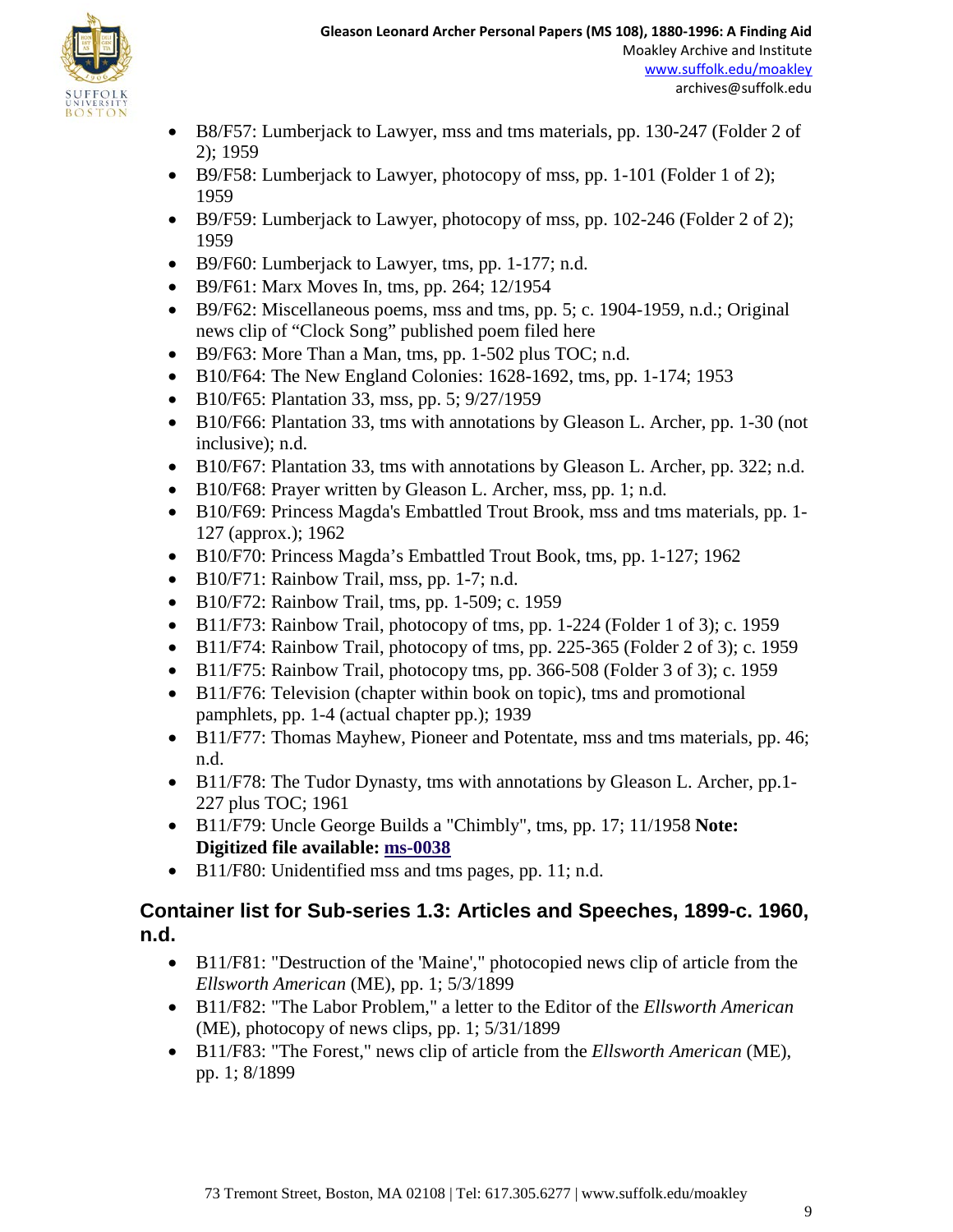

- B11/F84: "Strange Experience," news clip of personal article written for the *Ellsworth American* (ME), pp. 1; 12/20/1899
- B11/F85: "The Maine Law," photocopied news clip of speech script, pp. 1; 4/4/1900
- B11/F86: "Passing of a Century," news clip of article from unknown newspaper, pp. 1; 1/30/1901
- B11/F87: "George Washington," essay for Sabbatus High School (ME) exercises and published in an unknown newspaper, photocopy of news clip, pp. 1; 2/1901
- B11/F88: "The Corner-Stone of Success," news clip of Gleason L. Archer's valedictorian graduation speech and related graduation article news clip, pp. 2; 7/30/1902
- B12/F89: "A Legend of Early Brittany," newspaper article from unknown paper, pp. 1; c. 1903
- B12/F90: "Resubmission," a letter to the Editor of *The American* newspaper, news clips, pp. 2; 2/12/1906
- B12/F91: Leniency Due to Several Factors (from *Traveler* journal), photocopy of published article, pp. 1; 1925
- B12/F92: Facts and Implications of College Monopoly of Legal Education (ABA Meeting address), photocopy of transcript, pp. 22; 1929
- B12/F93: "The Jones Law and its Application in Massachusetts", tms, pp. 4 total (some pages missing); 1929
- B12/F94: "Remarks before Executive Committee of the American Bar Association at Miami, Florida", tms, pp. 6; 1929
- B12/F95: "Communist Experiments in America," mss, pp. 20; 1931
- B12/F96: "Shall We Reward or Punish Murderers?", tms of speech script, pp. 13; 2/4/1931
- B12/F97: Amazing Conduct of Bar Examiners, published form, pp. 15; 1932
- B12/F98: Control of Admission to Bar by Supreme Court or Legislature?, tms, pp. 4; 1932
- B12/F99: Commencement Address: "The Necessity of Courage", mss, pp. 6; 1932
- B12/F100: Law class outlines: Notes on the Canons of Legal Ethics, tms, pp. 1- 21; 1934
- B12/F101: "Safeguarding the Leaders of Tomorrow," photocopied news clip of speech transcript from the *Ellsworth American* (ME), pp. 3; 6/26/1940
- B12/F102: "Early Days of the Library of Congress," mss and tms, pp. 14 (mss) and pp. 16 (tms); 1943
- B12/F103: "Our Present Duty...1944 Edition," photocopy and reprint of pamphlet, pp. 8; 1944
- B12/F104: How American Self-Government Originated (Rejected series of articles submitted to *Think* magazine), mss, tms, and correspondence, pp. 8 (tms), pp. 1 (mss); 1952
- B12/F105: "The Port of Boston" (from *Think* magazine), mss, tms and published drafts, pp. 5 (mss), pp. 5 each (2 tms drafts), pp. 3 (published); 1952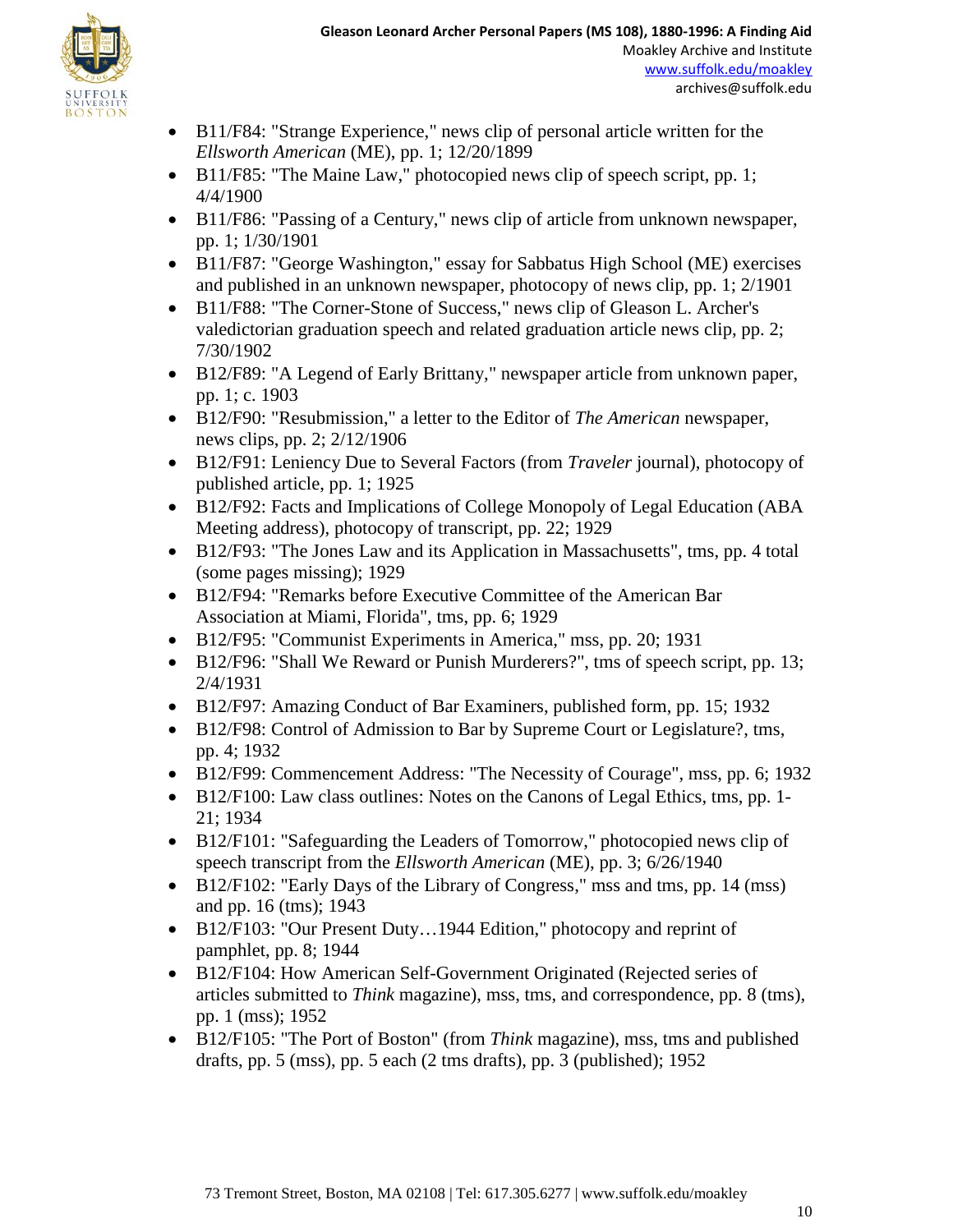

- B12/F106: "The Port of Boston" (from *Think* magazine), related correspondence, research materials and revision notes, pagination varies; 1952 (correspondence and revisions) 1949-1950 (some research materials); 1949-1952
- B12/F107: "Religious Life of the Pilgrims," photocopied news clip of article from a Hanover and Norwell (MA) *Advertiser* newspaper, pp. 3; 11/24/1955
- B12/F108: "Fifty Years of Suffolk University", tms (2 copies, 1 of which has annotations by Gleason L. Archer), pp. 12 (each); 1956
- B12/F109: "Fifty Years of Suffolk University", published in pamphlet form (2) copies), pp. 8 (each); 1956
- B12/F110: "How Suffolk University was Captured," pamphlet form (2 copies), pp. 16 (each); 4/30/1956
- B12/F111: "Blest Be the Blueberries," news clip of article from *The Silver Lake News*, pp. 1; 4/4/1957
- B12/F112: "Elder William Brewster," tms, pp. 12; 1958
- B12/F113: "Elder William Brewster," mss and tms, pp. 11 (mss) and pp. 12 (tms); 1958
- B12/F114: "Discoveries Made at Town Hall," photocopied news clip of article from unknown newspaper, pp. 1; c. 1959
- B12/F115: "The American Revolution," photocopied news clips of Chapters V and VI from serialization in unknown newspaper, pp. 4; c. 1960
- B12/F116: Ancient Liberties and Modern Laws, tms, pp. 17; n.d.
- B12/F117: "The Homesick Indian Bride" (short story), mss and tms pages, pp. 28 total (pp. 17 mss, pp. 11 tms); n.d.
- B12/F118: The Lincoln-Douglas Debates, tms, pp. 2; n.d.
- B12/F119: President Gleason L. Archer's Column: "Our Own Adventure with 'Planned Economy'" (Number 5), mss and tms pages, pp. 6 total; n.d.
- B12/F120: President Gleason L. Archer's Column: "Plymouth Colony and the Poor" (Number 6), tms and mss pages, pp. 6 total; n.d.
- B12/F121: President Gleason L. Archer's Column: "How the Pilgrims paid their 'National Debt'" (Number 7), tms and mss pages, pp. 6 total; n.d.
- B12/F122: "The Romantic Story of Suffolk University", tms, pp. 20; n.d.
- B12/F123: "The Water Snakes of Brimstone Corner", tms, pp. 7; n.d.
- B12/F124: "Webster's Reply to Hayne", mss, pp. 7; n.d.
- B12/F125: "What is wrong with the Section on Legal Education?", published form, pp. 24; n.d.

### **Container list for Sub-series 1.4: Copies of Published Works, 1899-c. 1960, n.d.**

- $\bullet$  B13/F126:
- $\bullet$  B13/F125:
- $\bullet$  B13/F125:
- $\bullet$  B13/F125:
- $\bullet$  B13/F125:
- $\bullet$  B13/F125: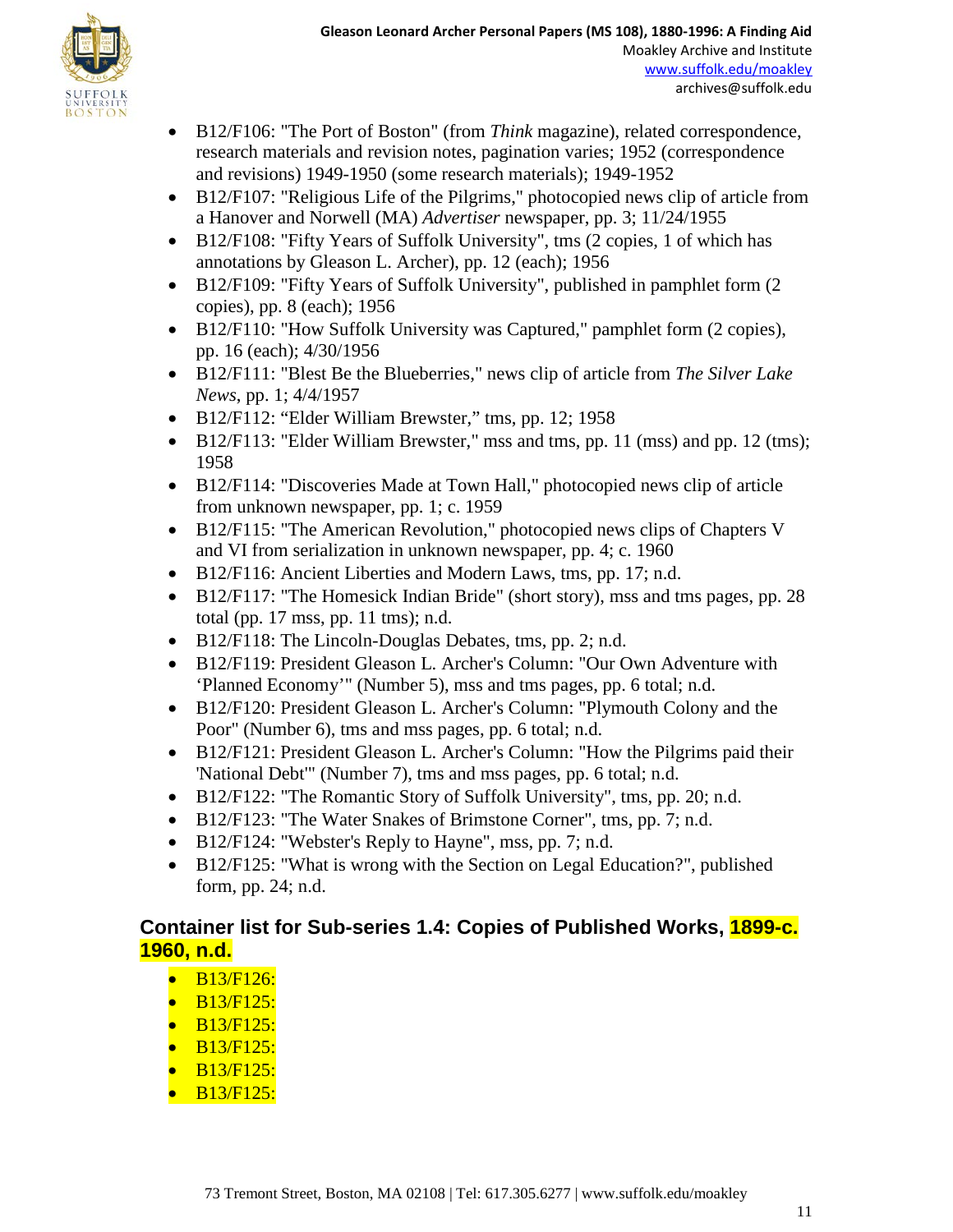

- B13/F125:
- $\bullet$  B13/F125:
- B13/F125:
- B13/F125:
- B13/F125:
- B13/F125:
- B13/F125:
- B13/F125:
- B13/F125:
- B13/F125:
- B13/F125:
- •

## **Series Description for Series 2: Radio Materials, 1929-1940, n.d.**

**Description:** This series contains manuscripts of Archer's radio addresses, plus several scrapbooks containing fan mail and publicity related to the radio broadcasts. Archer's radio programs, many of which were serial programs, included: the long-running and popular radio series *Laws that Safeguard Society*, historically-themed programs such as the *Beginnings of Democracy in America*, the *New England* Series, and *Liberty Speaking*. See also: Archer's books on radio in Series 1.1.

**Arrangement:** The materials are arranged alphabetically by title of the broadcast or broadcast series (Boxes 1-3), with the exception of the generic radio scrapbooks which are listed last (boxes 4-7).

### **Container list for Sub-Series 2: Radio Materials, 1929-1940, n.d.**

- B1/F1: "Bar Exam of January 1932" (WBZ), tms, pp. 4; 3/20/1932
- B1/F2: "The Bay Company, an Insolvent Debtor" (Chapter 1 of multi-chapter radio address for WBZ), tms, pp. 1-13; 9/29/1933
- B1/F3: *Beginnings of Democracy in America* Series: "Dramatic Happenings in Virginia," tms, pp. 6; n.d.
- B1/F4: *Beginnings of Democracy in America* Series: "Why the Pilgrims Signed a Compact," tms, pp. 7; n.d.
- B1/F5: *Constitution Convention of 1787—In Action* Series: "Third Episode  $(untitled), "tms, pp. 11; n.d.$
- B1/F6: *Dean Archer's Stories* Series (WJZ): "She Married the 'Hired Man'," tms, pp. 6; 11/12/1932
- B1/F7: "Equality of Opportunity" (WBZ), tms (2 copies), pp. 10 (each); 9/29/1929
- B1/F8: *History of Radio* Series: Broadcast No. 1 ("Franklin Flies a Kite"), tms, pp. 7; n.d.
- B1/F9: *History of Radio* Series: Broadcast No. 2 ("An Artist Invents the Telegraph"), tms, pp. 5; n.d.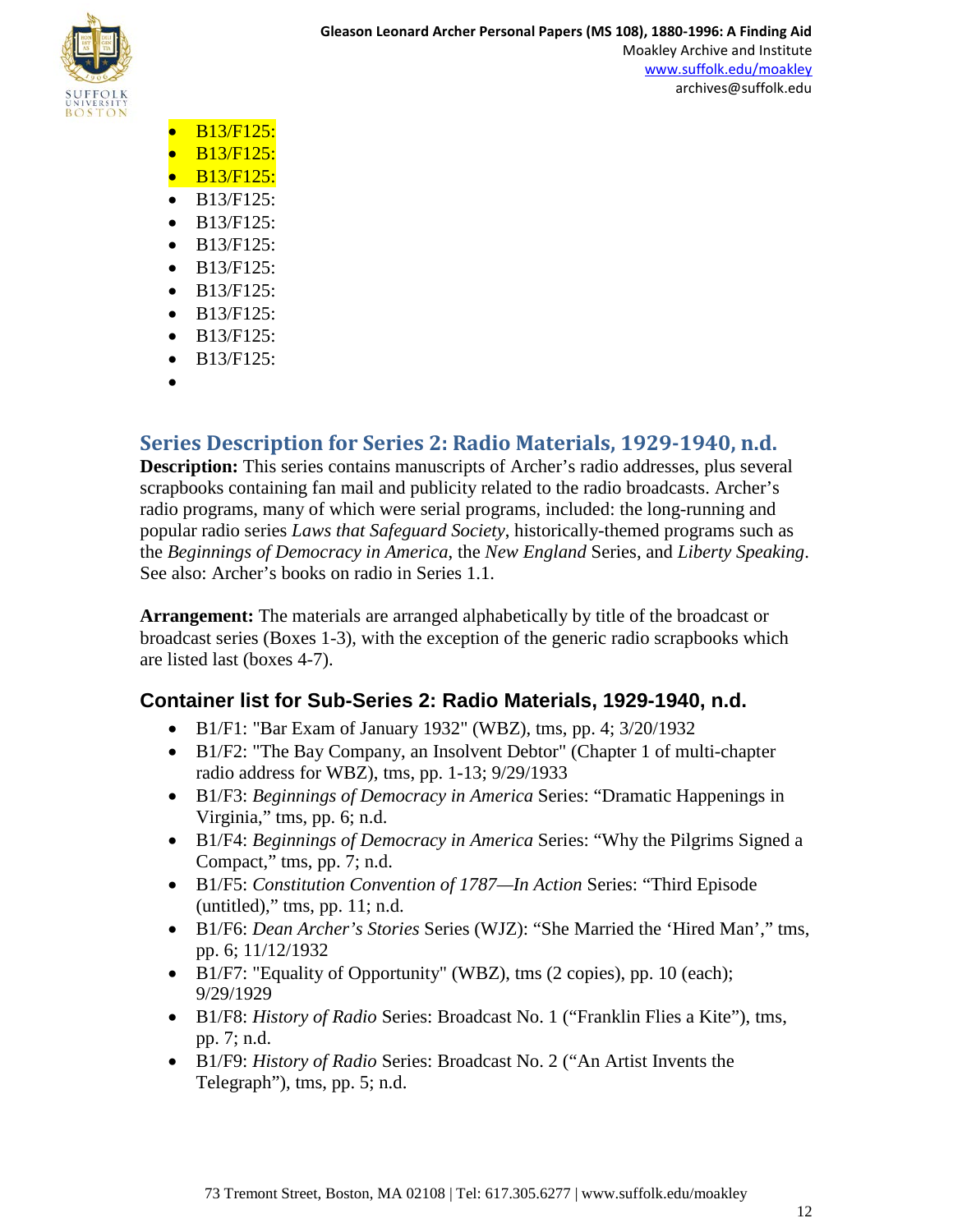

- B1/F10: "Innocence on the Gallows", tms, pp. 9; 1932 **Note: Digitized file available: [ms-0036](http://moakleyarchive.omeka.net/items/show/354)**
- B1/F11: *The Law and the Home* Series: First 7 broadcasts, 1 unnumbered broadcast and series index, tms, pagination varies; n.d. **Note: Digitized file available: [ms-0035](http://moakleyarchive.omeka.net/items/show/353)**
- B1/F12: *Laws that Safeguard Society* Series (NBC): Broadcast No. 37-71, tms and mss materials, pagination varies; 1931
- B1/F13: *Laws that Safeguard Society* Series (NBC): Broadcast No. 72-124, tms and mss materials, pagination varies; 1931-1933
- B1/F14: *Laws that Safeguard Society* Series (NBC): Broadcast No. 99 ("Wife's Property to Pay Husband's Debts"), tms, pp. 6; 11/26/1932
- B2/F15: *Laws that Safeguard Society* Series (NBC): Scrapbook with news clips, correspondence and radio network schedules, pp. 20 (double-sided); 1932-1933. **Note: Fair condition**
- B3/F16: *Liberty Speaking* Series: Episode I ("Struggle for a Quorum"), tms (2 copies), pp. 23 (1st) and pp. 22 (2nd); n.d.
- B3/F17: *Liberty Speaking* Series: Episode II ("Amend the Old or Create Anew"), tms (3 copies plus miscellaneous pages), pp. 17 (1st) and pp. 22 (2nd) and pp. 12 (3rd); n.d.
- B3/F18: *Liberty Speaking* Series: Episode III ("First Great Debate"), tms (2 copies), pp. 18 (each); n.d.
- B3/F19: *Liberty Speaking* Series: Episode IV ("Congressmen to be Elected by the People"), tms (2 copies), pp. 15 (1st) and pp. 16 (2nd); n.d.
- B3/F20: *Liberty Speaking* Series: Episode V ("Length of Term of President"), tms, pp. 16; n.d.
- B3/F21: *Liberty Speaking* Series: Episode VI ("The People to elect the Executive"), tms, pp. 17; n.d.
- B3/F22: *Liberty Speaking* Series: Episode VII ("One President, Not Three"), mss and tms mixed, pp. 12; n.d.
- B3/F23: *Liberty Speaking* Series: Episode VIII ("Veto Power of President"), mss and tms mixed  $(2 \text{ copies})$ , pp. 13  $(1st)$  and pp. 21  $(2nd)$ ; n.d.
- B3/F24: *Liberty Speaking* Series: Episode IX ("The Judicial Branch"), mss and tms materials  $(3 \text{ copies})$ , pp. 15  $(1st)$  and pp. 14  $(2nd)$  and pp. 22  $(3rd)$ ; n.d.
- B3/F25: *Liberty Speaking* Series: Episode X ("Legislature vs. People"), mss and tms materials (2 copies), pp. 16 (1st) and pp. 19 (2nd); n.d.
- B3/F26: *Liberty Speaking* Series: Episode XI ("How shall senators be chosen?"), mss and tms materials (2 copies), pp. 13 (1st) and pp. 20 (2nd); n.d.
- B3/F27: *Liberty Speaking* Series: Episode XII ("May Congress Veto State Laws?"), mss and tms materials (2 copies plus miscellaneous pages), pp. 13 (1st) and pp. 23 (2nd); n.d.
- B3/F28: *Liberty Speaking* Series: Episode XIII ("Convention Faces Disaster"), mss and tms materials (2 copies), pp. 11 (1st) and pp. 16 (2nd); n.d.
- B3/F29: "May One Kill an Escaping Burglar?", tms, pp. 9; 1932 **Note: Digitized file available: [ms-0037](http://moakleyarchive.omeka.net/items/show/355)**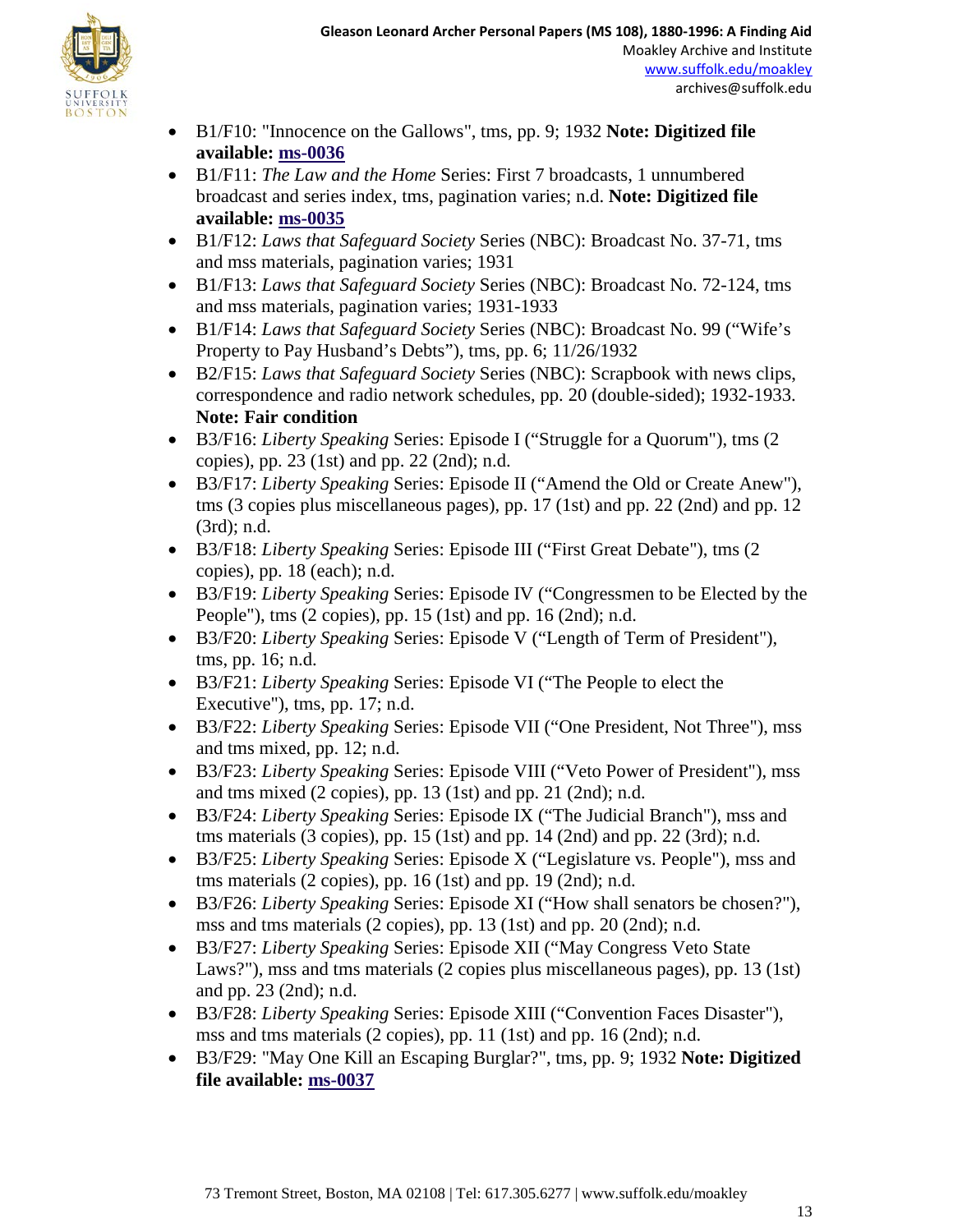

- B3/F30: *New England* Series (WNAC): Introduction ("The Boston Tercentenary: The Bradford History and the Winthrop Journal"), tms, pp. 6; 3/17/1930
- B3/F31: *New England* Series (WNAC): Broadcast No. 1 ("Myles Standish and the Redskins"), tms and mss materials, pp. 9 (including foreword); 4/11/1930
- B3/F32: *New England* Series (WNAC): Broadcast No. 2 ("Death Stalks the Pilgrim Fathers"), tms with annotations by Gleason L. Archer, pp. 7; 4/18/1930
- B3/F33: *New England* Series (WNAC): Broadcast No. 3 ("Haunted by Skulking Savages"), tms with annotations by Gleason L. Archer, pp. 8; 4/25/1930
- B3/F34: *New England* Series (WNAC): Broadcast No. 4 ("Massasoit Makes Peace"), tms with annotations by Gleason L. Archer, pp. 8; 5/2/1930
- B3/F35: "A Preacher Points the Way" (Chapter 2 of multi-chapter radio address for WBZ), tms, pp. 14-22; 1933
- B3/F36: Radio-related correspondence to Gleason L. Archer, tms and mss, pp. 4; 3/1931—6/1931
- B3/F37: "A Reluctant Decision" (Chapter 3 of multi-chapter radio address for WBZ), tms, pp. 23-32; 1933
- B3/F38: *Suffolk University Scholarships* Series: Broadcast No. 2-6, 9-12, 14-15 (aka *Suffolk University Broadcasts*. Part of series for WNAC and WBZ/WBZA), mss and tms, pagination varies; 7/1939—9/1939
- B3/F39: "Thrift and Individual Initiative" (Broadcast No. 2 in an untitled series for WBZ-WBZA), tms, pp. 7; 12/10/1939
- B3/F40: "Top of the Ladder" (Broadcast No. 7 in an untitled series for WBZ-WBZA) tms of transcript (3 copies), pp. 4 (each); 1/21/1940
- B3/F41: Untitled educational series (NBC): radio transcripts of Gleason L. Archer on historical subjects, photocopies from the *Boston Herald*, pp. 10 total; 5/1930— 6/1930
- B3/F42: Untitled radio broadcast, tms, pp. 2-4 (rest is missing); n.d.
- B4/F43: Radio Scrapbook No.1, fan mail, pp. 50 (double-sided); 1931
- B4/F44: Radio Scrapbook No. 2, correspondence, news clips and broadcast information, pp. 52 (double-sided); 1931-1932
- B5/F45: Radio Scrapbook No. 3, fan mail, correspondence, pp. 49 (double-sided); 1931. **Note: Fair condition**
- B5/F46: Radio Scrapbook No. 4, fan mail, correspondence, pp. 25 (double-sided); 1930-1931. **Note: Fair condition**
- B6/F47: Radio Scrapbook No. 5, fan mail, correspondence, pp. 48 (double-sided); 1932. **Note: Poor condition**
- B7/F48: Radio Scrapbook No. 6, fan mail, correspondence, pp. 50 (double-sided); 1932. **Note: Poor condition**

## **Series Description for Series 3: Correspondence, 1818-1999, n.d.**

**Description:** The Correspondence series is divided into two sub-series: Gleason L. Archer correspondence and Family correspondence. The Gleason L. Archer correspondence sub-series contains Archer's personal correspondence and files related to a lawsuit with Suffolk University. It also contains noteworthy correspondence from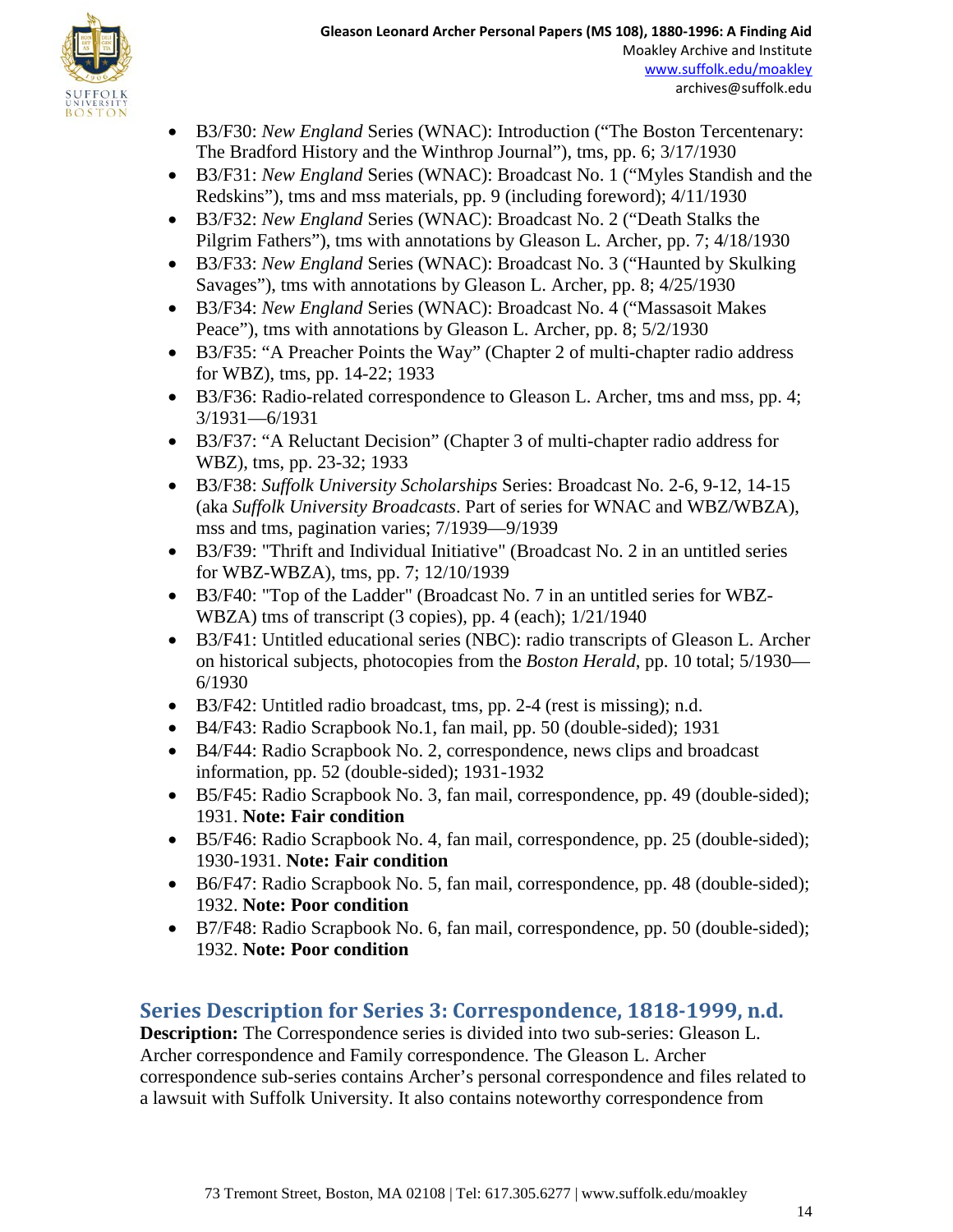

former President Calvin Coolidge and former Mayor of Boston John B. Hynes. The Family correspondence sub-series consists of the personal correspondence between members of the Archer and Williams families, spanning numerous generations.

**Arrangement:** Arranged chronologically, with undated correspondence listed last.

### **Container list for Sub-series 3.1: Gleason L. Archer Correspondence, 1890-1973, n.d.**

- B1/F1: Correspondence from Gleason L. Archer and brother Hiram to father John S. Archer, mss, pp. 4; 1890-1891
- B1/F2: Correspondence from brother Maurice to Gleason L. Archer, mss, pp. 2; 5/1896
- B1/F3: Correspondence from brother Perley to Gleason L. Archer, mss, pp. 8; 1896-1902
- B1/F4: Correspondence between Gleason L. Archer and mother Frances Archer, mss, pp. 55 (Folder 1 of 2); 1896-1905, n.d.
- B1/F5: Correspondence between Gleason L. Archer and mother Frances Archer, mss, pp. 55 (Folder 2 of 2); 1896-1905, n.d.
- B1/F6: Correspondence to brother Hiram (found inside "Announcing History of Radio" pamphlets), mss, pp. 4; 1898
- B1/F7: Correspondence from the *Ellsworth American* (ME) to Gleason L. Archer, mss, pp. 2; 1899
- B1/F8: Correspondence between Gleason L. Archer and brother Hiram, mss, pp. 14; 1899
- B1/F9: Correspondence from Frances Archer to sons Gleason and Hiram, mss, pp. 1; c. 1899
- B1/F10: Correspondence addressed to both John and Frances Archer (parents of Gleason L. Archer), mss, pp. 10; 1899-1903
- B1/F11: Correspondence between Gleason L. Archer and sister Maude, mss, pp. 13; 1899-1905
- B1/F12: Correspondence to brothers Perley and Clifford, mss, photocopy of mss, tms copy of mss, pp. 4; 4/5/1900
- B1/F13: Correspondence between Gleason L. Archer and his father John S. Archer, mss, pp. 23; 1900-1928
- B1/F14: Correspondence between Gleason L. Archer and brothers Harold and Leland, mss, pp. 4; c. 1900, 1931
- B1/F15: Letter of recommendation for Gleason L. Archer from Frank E. Sleeper, M.D., tms, pp. 1; 3/30/1901
- B1/F16: Correspondence from the Hancock County Publishing Company, mss, pp. 2; 5/6/1902
- B1/F17: Letters of recommendation for Gleason L. Archer from Sabbatus High School (ME) contacts Irving Foss and J.W. Maxwell, mss, pp. 2; 5/1902
- B1/F18: Correspondence between Gleason L. Archer and brother Claude (includes pencil sketches), mss, pp. 31; 1902-1909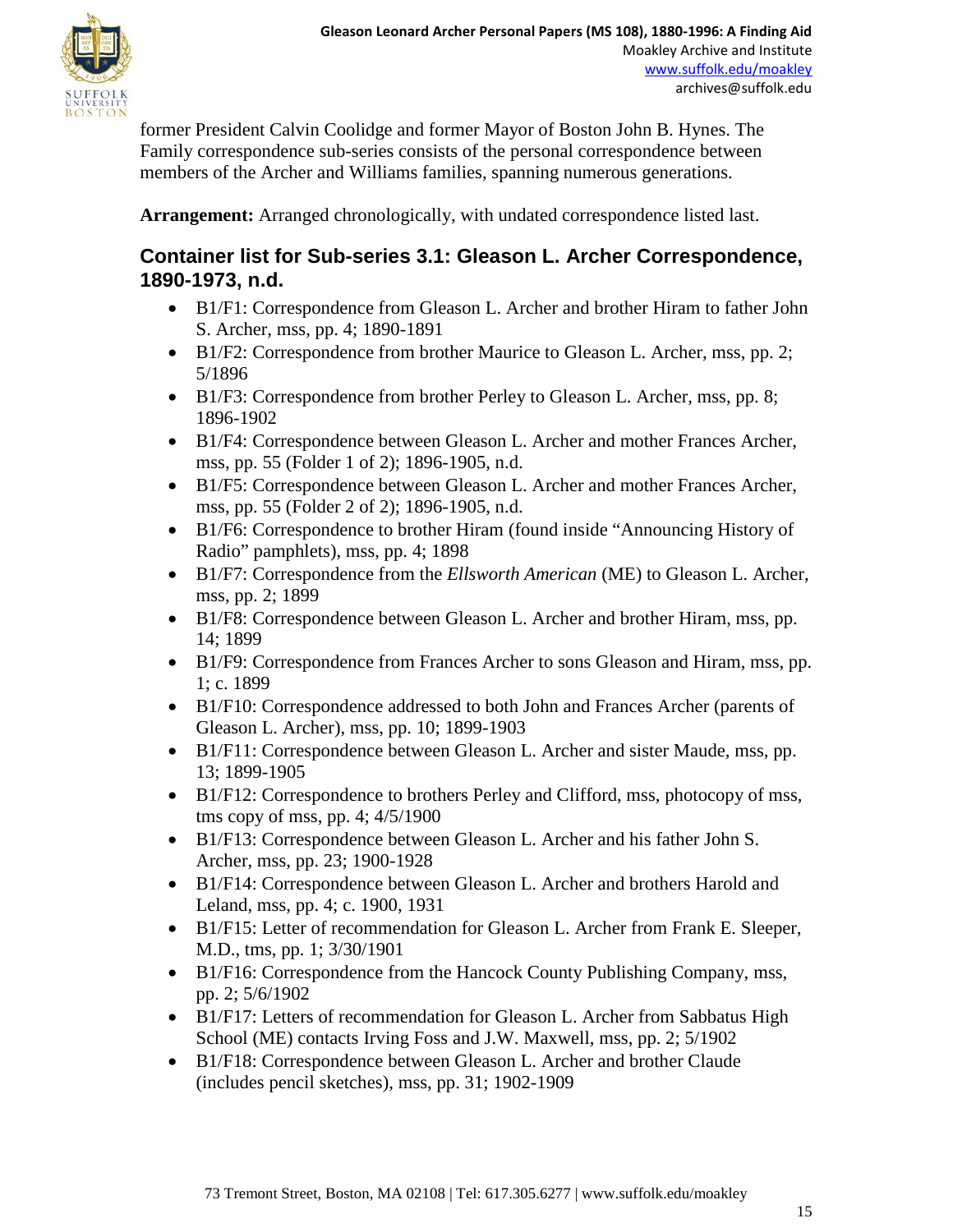

- B1/F19: Correspondence from Irving Foss [former principal of Sabbatus High School (ME)] to Gleason L. Archer, mss, pp. 6; 2/15/1903, n.d.
- B1/F20: Correspondence from Cotocheset Hotel (Cape Cod, MA) staff regarding Gleason L. Archer's injury, mss, pp. 3; 8/5/1903
- B1/F21: Correspondence from George Frost to Gleason L. Archer, mss and tms, pp. 10; 1903-1904
- B1/F22: Correspondence and Poems from Gleason L. Archer to his wife Elizabeth, tms and mss, pp. 30; 1903-1929, n.d.
- B1/F23: Correspondence from sister Maude and father John S. Archer to Gleason L. Archer and brother Hiram, mss, pp. 4; 12/24/1905
- B1/F24: Correspondence from John S. Archer to sons Gleason and Hiram, mss, pp. 2; 2/11/1906
- B1/F25: Correspondence from Edward E. Blodgett (Carver and Blodgett law firm) regarding employment opportunity, mss, pp. 1; 4/14/1906
- B1/F26: Correspondence to Reverend Leonard S. Williams (uncle of Gleason L. Archer), postcard, pp. 2; 8/21/1906. **Note: Digitized Images Available: [ms-0019,](http://moakleyarchive.omeka.net/items/show/339) [ms-0026](http://moakleyarchive.omeka.net/items/show/346)**
- B1/F27: Correspondence to Mrs. E.G. Snyder, postcard, pp. 2; 8/21/1906
- B1/F28: Correspondence from William Howard Taft to Gleason L. Archer, photocopies and envelope, pp. 3; 9/30/1913—10/1/1913
- B1/F29: Correspondence from Claude (uncle of Gleason L. Archer) and Mary Archer (aunt of Gleason L. Archer), mss, pp. 3; 12/28/1926
- B1/F30: Correspondence from Reverend Leonard S. Williams (uncle of Gleason L. Archer), mss, pp. 8; 1926
- B1/F31: Correspondence from Lettie Williams (aunt of Gleason L. Archer), mss, pp. 6; 1926
- B1/F32: Correspondence from Susan Archer (sister-in-law of Gleason L. Archer), mss, pp. 6; 1926, 1931
- B1/F33: Correspondence from Dana Archer Williams (aunt of Gleason L. Archer), mss and news clip of poem, pp. 5; 1927, 1940
- B1/F34: Correspondence from Maria L. Snyder to Gleason L. Archer, mss, pp. 6; 4/16/1928
- B1/F35: Correspondence from (and about) former President Calvin Coolidge to Gleason L. Archer, mss and tms materials, pp. 2; 1930, n.d.
- B1/F36: Unidentified Gleason L. Archer correspondence (envelopes only), pp. 2; 1931, 1935
- B1/F37: Correspondence from Susan Williams (aunt of Gleason L. Archer), mss, pp. 3; 7/5/1934
- B1/F38: Correspondence from Marian Archer MacDonald and husband Paul (daughter and son-in-law of Gleason L. Archer), mss, pp. 3; 12/25/1935, n.d.
- B1/F39: Lawsuit: correspondence from Gleason L. Archer to those involved in the case, tms and mss materials, pp. 32; 1938, 1946-1948
- B1/F40: Legal correspondence and contract involving Gleason L. Archer, tms and mss materials, pp. 5; 1941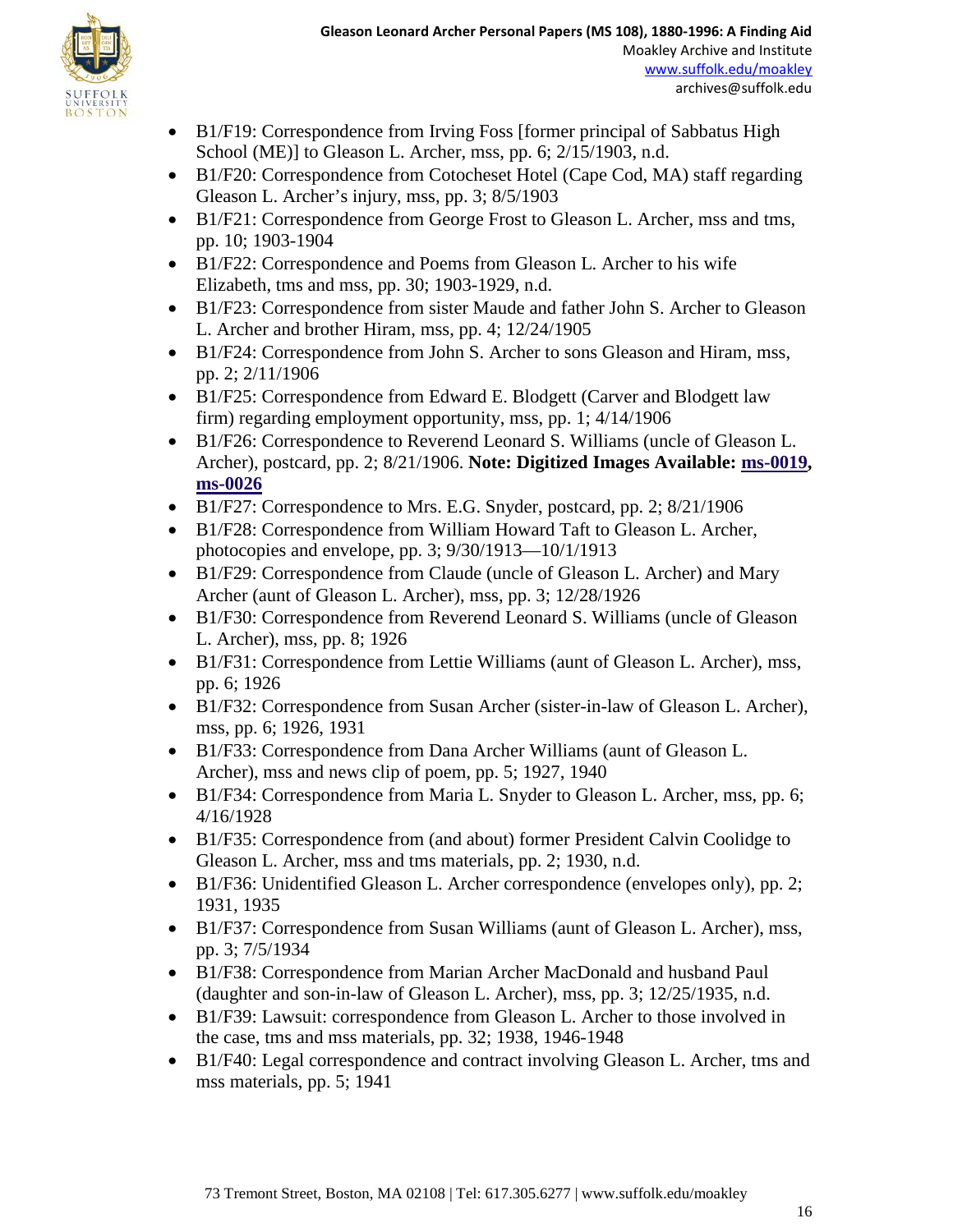- B1/F41: Correspondence from son Allan to Gleason L. Archer, mss, pp. 1; 1/3/1947
- B1/F42: Lawsuit: Plaintiff Attachment Bond given by Gleason L. Archer, court document with signatures, pp. 4; 10/23/1947
- B1/F43: Lawsuit: Evans Bill (S. 433) background file, pamphlets, tms and news clips, pp. 100 (approx.); 1947-1948
- B1/F44: Lawsuit: related news clips, pp. 8; 1947-1948
- B1/F45: Lawsuit: "Defendant's Answer", Suffolk vs. Archer file, mss, tms, and mixed materials, pp. 94 (Folder 1 of 2); 1947-1948
- B1/F46: Lawsuit: "Defendant's Answer", Suffolk vs. Archer file, mss, tms, and mixed materials, pp. 90 (Folder 2 of 2); 1947-1948
- B1/F47: Correspondence between Gleason L. Archer and *Time* magazine (includes magazine clips), tms, pp. 8; 1950
- B1/F48: Correspondence between Gleason L. Archer and Gleason L. Archer, Jr., tms and mss, pp. 32; 1955-1966
- B1/F49: Correspondence from former mayor of Boston John B. Hynes to Gleason L. Archer, tms with signature, pp. 1; 1959
- B2/F50: Correspondence between Gleason L. Archer/Polly Clark and Gleason L. Archer, Jr., tms and mss, pp. 125 (approx.) (Folder 1 of 2); 1959-1965, n.d.
- B2/F51: Correspondence between Gleason L. Archer/Polly Clark and Gleason L. Archer, Jr., tms and mss, pp. 100 (approx.) (Folder 2 of 2); 1959-1965, n.d.
- B2/F52: Correspondence from Gleason L. Archer to grandson Gleason L. Archer III, tms, pp. 5; 1960-1961
- B2/F53: Correspondence from Gleason L. Archer to his children regarding their mother Elizabeth's Estate, tms, pp. 10; 1961-1962
- B2/F54: Correspondence to unknown recipient regarding legal matter, mss, pp. 1; 1962
- B2/F55: Lawsuit: Correspondence from Gleason L. Archer to First Assistant Attorney General (MA) Edward T. Martin, tms, pp. 1; 1/27/1965
- B2/F56: Correspondence from former Senator Harry F. Byrd (D-VA) to Gleason L. Archer, tms, pp. 1; 1/8/1966

### **Container list for Sub-series 3.2: Family Correspondence, 1818-1999, n.d.**

- OS1/F57: Correspondence of Elizabeth Kenney, photocopied materials, pp. 4; 2/1818
- B2/F58: Correspondence of Simeon Williams (grandfather of Gleason L. Archer), mss, pp. 10; 1850-1857
- B2/F59: Correspondence from John Spooner to an unidentified sister, mss, pp. 2; 5/1855
- B2/F60: Correspondence from Em Archer to her niece Lucy Archer, mss, pp. 5; 1861, 1884
- B2/F61: Correspondence of Marilla M. Williams (grandmother of Gleason L. Archer), mss, pp. 54; c. 1870-1899, n.d.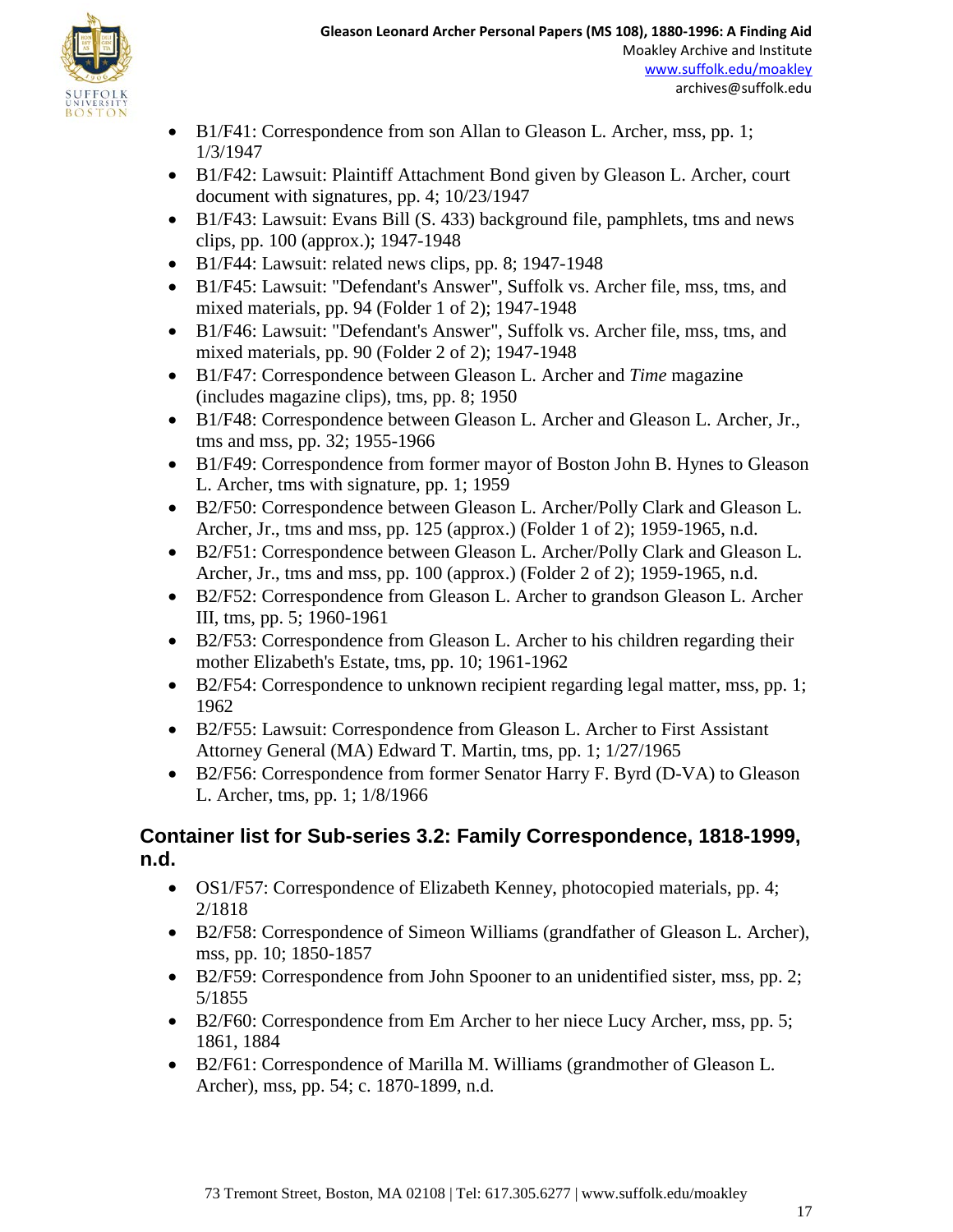- B2/F62: Correspondence from Reverend Leonard S. Williams to sister Frances Archer and brother-in-law John S. Archer, mss, pp. 29; 1874-1893
- B2/F63: Correspondence from Mary Spooner to granddaughter Frances Martha Williams (mother of Gleason L. Archer), mss, pp. 2; 8/9/1875
- OS1/F64: Correspondence of Mary Kenney, photocopied materials, pp. 4; 6/9/1885
- B2/F65: Correspondence from Lettie Williams (aunt of Gleason L. Archer) to sister Frances Archer, mss, pp. 8; 9/1886
- B2/F66: Correspondence from Reverend Leonard S. Williams to various family members, mss, pp. 18; 1886, 1892
- B2/F67: Miscellaneous correspondence of John S. Archer, mss, pp. 6; 1890-1894
- B2/F68: Correspondence from Frances Archer to mother Marilla M. Williams, mss, pp. 3; 4/16/1893—4/22/1893
- B2/F69: Correspondence from R.J. Sutherland to Frances Archer, mss, pp. 11; 4/20/1893—5/25/1893
- B2/F70: Correspondence from Frances Archer to brother Reverend Leonard S. Williams, mss, pp. 4; 4/20/1893—11/1/1899
- B2/F71: Correspondence between Frances Archer and husband John S. Archer, mss, pp. 47; 1889-1903
- B2/F72: Correspondence between Frances Archer and son Hiram, mss, pp. 7; 1899-1903
- B2/F73: Correspondence from Clifford Archer to brother Hiram, telegram, pp. 1; 12/5/1905
- B2/F74: Correspondence from Maude Archer to brother Hiram, mss, pp. 3; 2/11/1906
- B2/F75: Work-related correspondence of Gleason L. Archer, Jr., tms, pp. 11; 1939-1966
- B2/F76: Correspondence from Susan Williams to nephew Harold Archer, mss, pp. 4; 8/7/1940
- B2/F77: Correspondence from Wendell Willkie (Republican Presidential nominee, 1940) to Elizabeth Archer, tms with signature, pp. 1; 11/22/1940
- B2/F78: Correspondence between Marian Archer and Gleason L. Archer, Jr., mss, tms, and mixed materials, pp. 150 (approx.) (Folder 1 of 2); 1948-1998
- B2/F79: Correspondence between Marian Archer and Gleason L. Archer, Jr., mss, tms, and mixed materials, pp. 125 (approx.) (Folder 2 of 2); 1948-1998
- B2/F80: Correspondence from Gleason L. Archer, Jr., to friends, tms, pp. 11; 1951-1963
- B2/F81: Correspondence from Gleason L. Archer, Jr., to Elizabeth Archer, tms, pp. 33; 1957-1961
- B2/F82: Correspondence from Hiram Archer to sister-in-law Elizabeth Archer, mss, pp. 1; 12/4/1959
- B2/F83: Miscellaneous correspondence of Polly Clark, mss and photocopy of mss, pp. 3; 3/6/1960, n.d.
- B2/F84: Miscellaneous correspondence of Gleason L. Archer, Jr., mss, pp. 2; 9/18/1962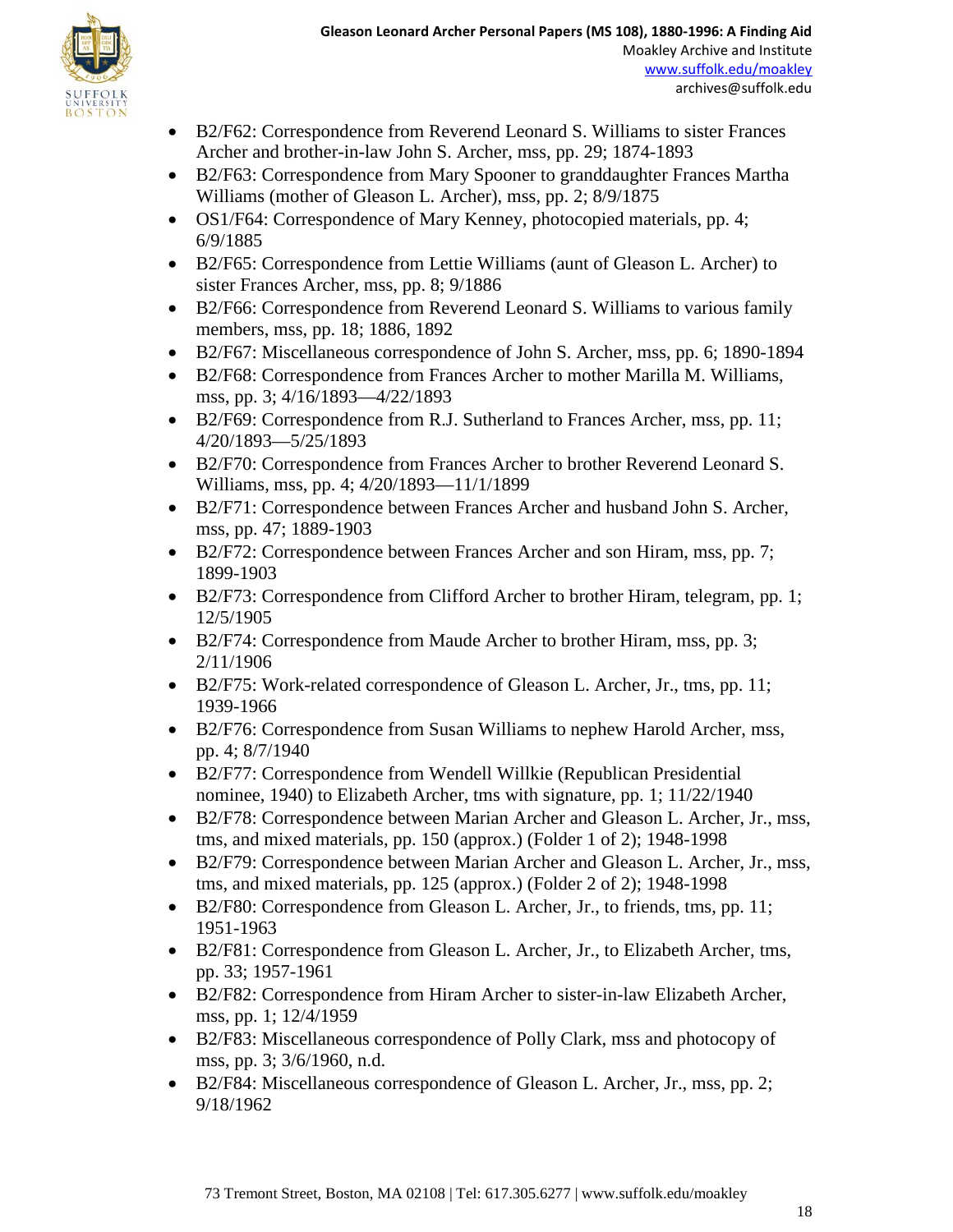

- B2/F85: Correspondence from Gleason L. Archer III to his parents, mss, pp. 3; 1962, 1981
- B2/F86: Correspondence from Aunt Justine to Glenn, mss, pp. 26; 1968-1975, n.d.
- B2/F87: Correspondence from Inez Williams Richardson to Jonathan Archer, mss, pp. 4; 1/3/1971
- B2/F88: Correspondence between various Archer family members and former University Archivist Dick Jones relating to his efforts to acquire Gleason L. Archer's personal papers, tms and photocopied materials, pp. 10; 1972-1973
- B2/F89: Correspondence between Allan Archer, Jr., and former University Archivist Dick Jones, mss, tms, and mixed materials, pp. 8; 1978, 1980, n.d.
- B2/F90: Miscellaneous Archer extended family correspondence to former University Archivist Dick Jones, mss, pp. 2; 8/11/1979
- B2/F91: Correspondence from Allan Archer to brother Gleason L. Archer, Jr., mss, pp. 4; 9/4/1981
- B2/F92: Correspondence to Marian Archer, mss card, pp. 2; 12/12/1981
- B2/F93: Correspondence to Gleason L. Archer, Jr., from various cousins, mss and tms, pp. 4; 1981, 1999
- B2/F94: Correspondence to Gleason L. Archer, Jr., from niece Faith Clark, mss and tms, pp. 3; 1996-1998
- B2/F95: Unidentified Archer family correspondence, mss, pp. 1; n.d.

## **Series Description for Series 4: Personal, 1790-1979, n.d.**

**Description:** The Personal series is divided into four sub-series: Journals, Biographical Materials, Research Materials, and Family Materials. The Journals sub-series contains the four personal journals written by Gleason L. Archer, including a journal documenting life at his family's camp, "Reverie." The Biographical Materials sub-series consists of biographical writings about Archer; records and ephemera related to Archer's childhood in Maine and the history of the area; his books and class notebooks; records that document Archer's activities in retirement and death in 1966. The Research Materials sub-series contains Archer's files related to his family's genealogy, presumably used as source material for his written accounts of the family's history. The Family Materials sub-series includes files created by or about Archer's immediate and extended families. See also: Series 3: Family Correspondence.

**Arrangement:** The Journals sub-series (boxes 1, 2 and OS6), the Biographical Materials sub-series (boxes 2 and 3) and Family Materials sub-series (boxes 4, 5, OS1, OS2, OS4 and OS5) are arranged chronologically, with undated material last. The Research Materials sub-series is arranged alphabetically (boxes 3, 4, OS1 and OS5)

## **Container list for Sub-series 4.1: Journals, 1917-1963**

- B5/F1: Journal I, mss, pp. 294; 1917-1920. Note: 3" x 5" photograph removed from Journal I, now housed in Series 5, folder #26
- B1/F2: Journal I, photocopy of mss, pp. 1-149 (Folder 1 of 2); 1917-1920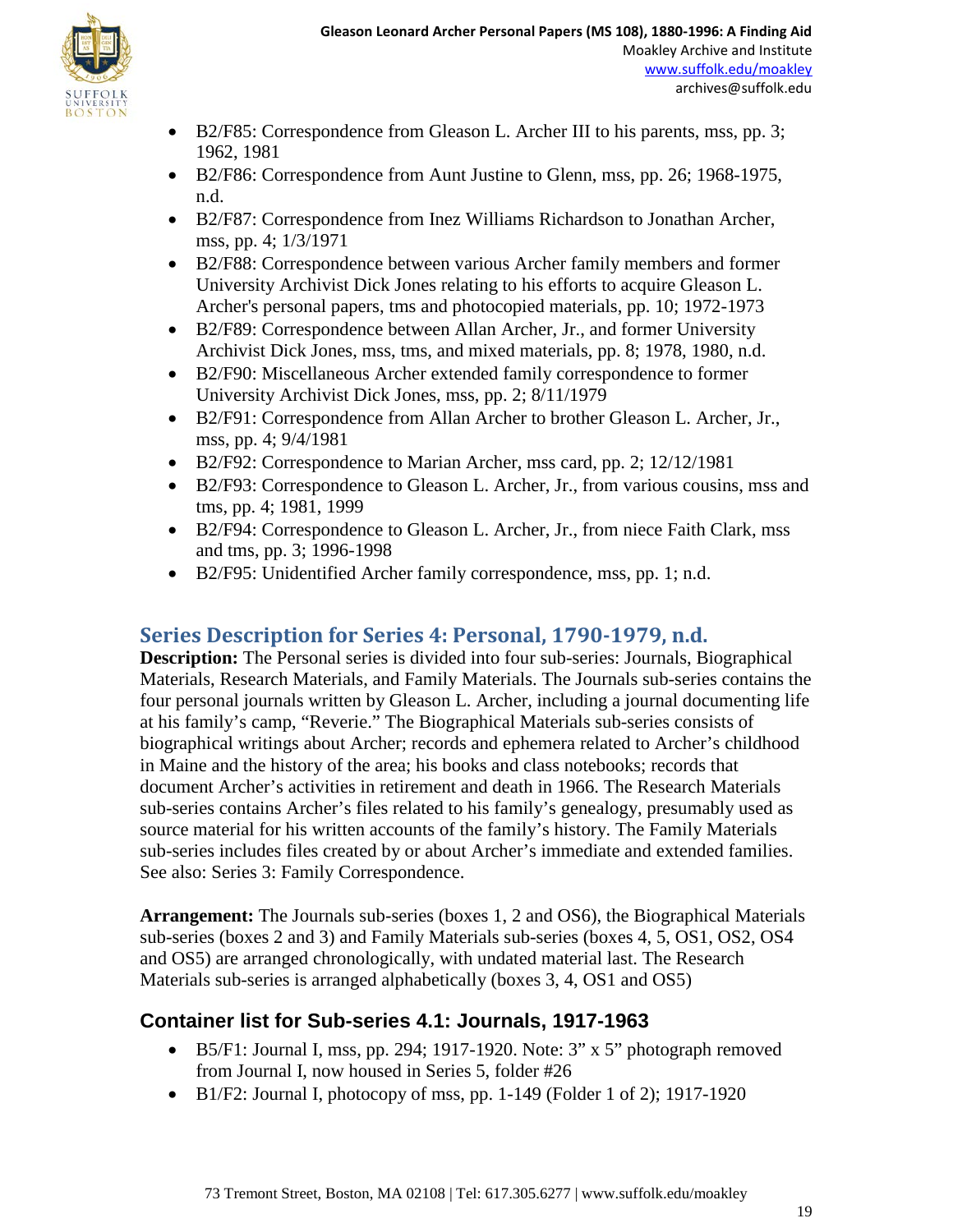

- B1/F3: Journal I, photocopy of mss, pp. 150-294 (Folder 2 of 2); 1917-1920
- B1/F4: Journal II, photocopy of mss, pp. 1-155 (Folder 1 of 3); 1920-1931
- B1/F5: Journal II, photocopy of mss, pp. 156-303 (Folder 2 of 3); 1920-1931
- B1/F6: Journal II, photocopy of mss, pp. 304-401 (Folder 3 of 3); 1920-1931
- B1/F7: Journal II, transcript, removed from binder, pp. 163 (including cover); 1920-1931
- B2/F8: "Dreams and Doings at the Reverie", journal with photos, mss, pp. 102 (some pages missing); 9/7/1925-11/10/1963. **Note: Fair condition**
- B2/F9: Journal III, photocopy of mss, pp. 1-105 (Folder 1 of 2); 1932-1934
- B2/F10: Journal III, photocopy of mss, pp. 102-236 (Folder 2 of 2); 1932-1934

#### **Container list for Sub-series 4.2: Biographical Materials, 1868-1979, n.d.**

- B2/F11: *Greene's Introduction to the Study of English Grammar*, Gleason L. Archer's book at lumber camp, winter of 1895, pp. 240; 1868. **Note: Fragile condition**
- B2/F12: *Common School Speller*, Gleason L. Archer's book at lumber camp, winter of 1895, pp. 160; 1874
- B2/F13: Gleason L. Archer early life account books, 4 total; 1893-1900. **Note: Fair condition**
- B2/F14: Early life report cards of Gleason L. Archer, mss, pp. 3; 1894
- B2/F15: Gleason L. Archer Miscellaneous file, mixed materials (includes clips about Gleason L. Archer and/or Suffolk), pp. 75 (approx.); 1897-1985, n.d.
- B2/F16: Report cards of Gleason L. Archer from Sabbatus High School (ME), mss, pp. 5; 1900-1902
- B2/F17: *The Maine High School Magazine* (Gleason L. Archer served as editor), journal, 4 issues (1 duplicate), pagination varies; 1900
- B2/F18: Geometry test completed by Gleason L. Archer at Sabbatus High School (ME), mss, pp. 3; 6/8/1900
- B2/F19: "Certificate of Promotion" from Sabbatus High School (ME), mss, pp. 1; 6/19/1900
- B2/F20: Gleason L. Archer's account book at Sabbatus High School (ME); 1901. **Note: Fair condition**
- B2/F21: Boston University Catalogue and Circular Program, pp. 52; 1902-1904
- B2/F22: "My first newspaper picture", on occasion of being elected President of the Freshman Class at Boston University, news clip of Gleason L. Archer headshot, pp. 1; 2/1903
- B2/F23: Boston University Law School notebook owned by Gleason L. Archer; 1904. **Note: Fair condition**
- B2/F24: Boston University Law School exam result slips of Gleason L. Archer, mss, pp. 13; 1905-1906
- B2/F25: Gleason L. Archer Business card and Law School Advertisement, pp. 4; 1906, n.d. **Note: Digitized Images Available: [ms-0033, ms-0034,](http://moakleyarchive.omeka.net/items/show/352) [ms-0031, ms-](http://moakleyarchive.omeka.net/items/show/351)[0032](http://moakleyarchive.omeka.net/items/show/351)**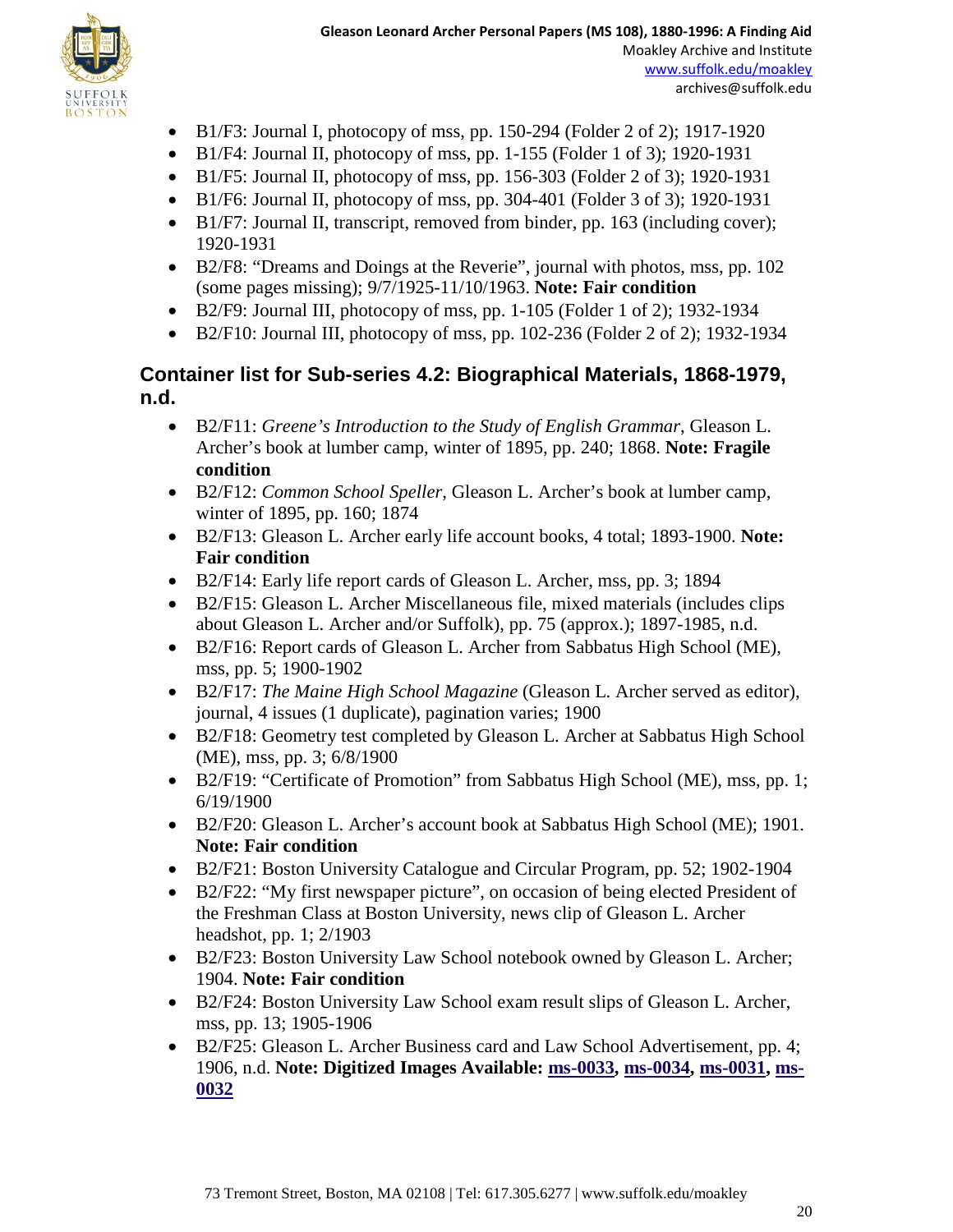

- B3/F26: Gleason L. Archer Park Street Club file, news clip and event program, pp. 2; 1906, 1965
- B3/F27: "Brief History of Great Pond", news clip article by Mrs. H.A. Emery, pp. 1; 1/25/1915
- B3/F28: *American Magazine* article about Gleason L. Archer, pp. 2; 2/1926
- B3/F29: Biographical material about Gleason L. Archer by NBC, photocopy of tms, pp. 2; 1931
- B3/F30: Blueberry farm related materials, various profiles, bulletins, photocopied news clips, pp. 15; 1950s
- B3/F31: "Branching out with Blueberries", magazine article about Gleason L. Archer from *Profitable Hobbies* magazine, reprint of article, 3 copies, pp. 4 (each); 1952
- B3/F32: Membership cards owned by Gleason L. Archer, pp. 5; 1954, 1965, n.d.
- B3/F33: "'Grand-Daddies of Radio' Twenty Years Ago", reprints of newspaper article from the *Silver Lake News* (2 copies), pp. 1 (each); 11/1959
- B3/F34: Profile of Gleason L. Archer from the *Silver Lake News*, photocopy of news clip, pp. 1; 1/17/1963
- B3/F35: "Our Vacation in Jamaica", tms travelogue by Gleason L. Archer, pp. 2; 4/1964
- B3/F36: Gleason L. Archer funeral notices and death-related news clips from various Massachusetts newspapers, pp. 4; 1966
- B3/F37: Gleason L. Archer obituary, news clip from the *Patriot-Ledger* (Quincy, MA), pp. 1; 6/29/1966
- B3/F38: Biography of Gleason L. Archer by Dick Jones, tms, pp. 10; 1977
- B3/F39: Biography of Gleason L. Archer by Dick Jones, photocopy of tms, pp. 10; 1977
- B3/F40: Biographical material about Gleason L. Archer from the *Biographical Dictionary of American Educators*, photocopy from book, pp. 2; 1978
- B3/F41: Biography of Gleason L. Archer by Dick Jones, photocopies of tms (4 copies), pp. 26 each (copy 1-3), pp. 25 (copy 4); 1979
- B3/F42: Biography of Gleason L. Archer by Gurdon Mead, tms, pp. 4; n.d.
- B3/F43: Biographical material about Gleason L. Archer for NBC, promotional pamphlet, pp. 4; n.d.
- B3/F44: Biography of Gleason L. Archer by David Robbins, photocopy of tms, pp. 33; n.d.
- B3/F45: Biographical material about Gleason L. Archer, no author given, photocopy, pp. 1; n.d.
- B3/F46: Gleason L. Archer's notes regarding the Eastern Maine and Great Pond Cooperative Associations, mss, pp. 2; n.d.
- B3/F47: Postcard of Norwell (MA) Bungalow, pp. 2; n.d.
- B3/F48: Postcard of Sabbatus High School (ME), pp. 2; n.d.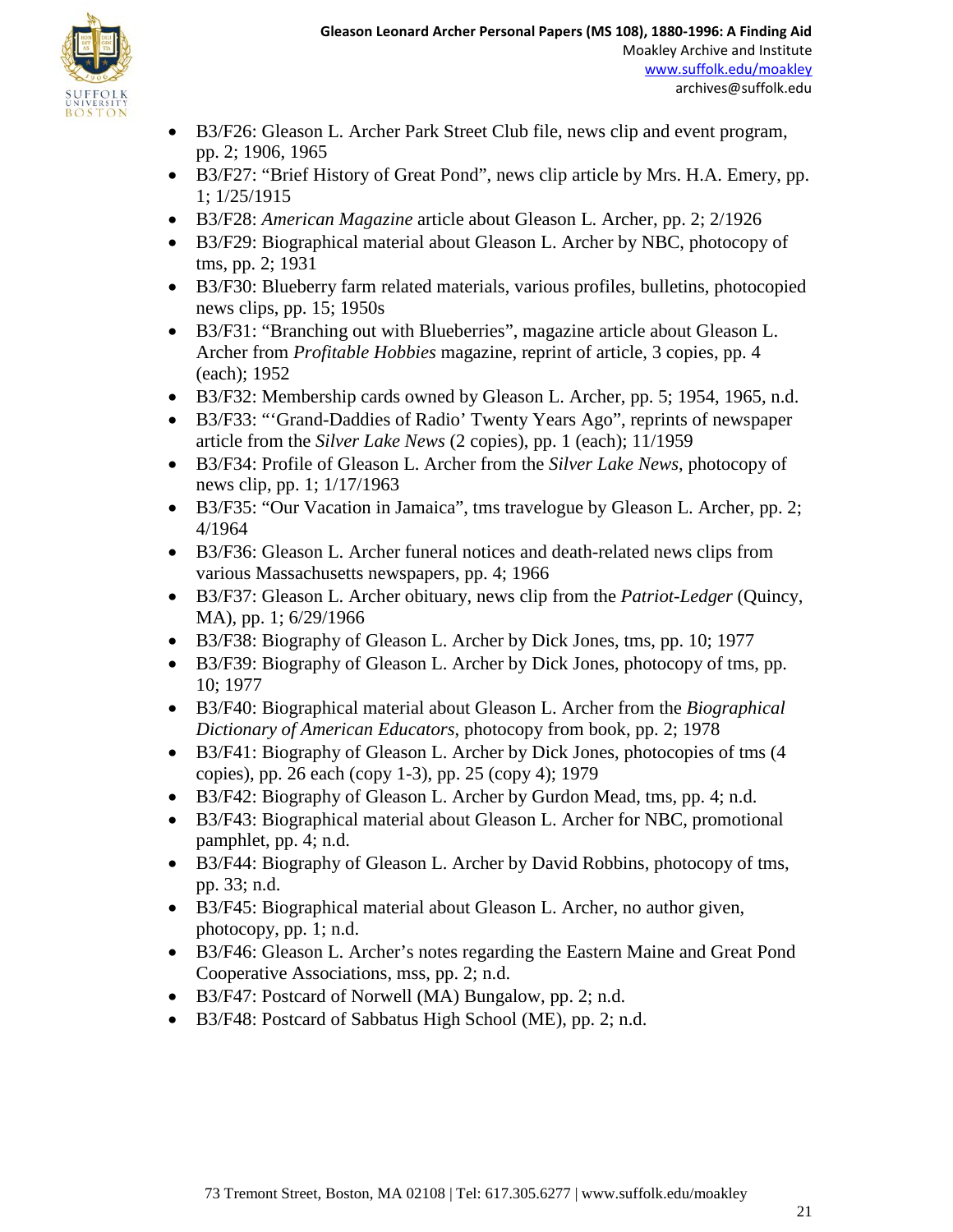## **Container list for Sub-series 4.3: Research Materials, 1790-1963, n.d.**

- B3/F49: Archer Family Genealogical file, mss, tms, and mixed materials, pp. 125 (approx.) (Folder 1 of 3); 1902-1962 (Includes correspondence)
- B3/F50: Archer Family Genealogical file, mss, tms, and mixed materials, pp. 110 (approx.) (Folder 2 of 3); 1902-1962 (Includes correspondence)
- B4/F51: Archer Family Genealogical file, mss, tms, and mixed materials, pp. 60 (approx.) (Folder 3 of 3); 1902-1962 (Includes correspondence)
- B4/F52: Bassett Family Genealogical file, tms, pp. 13; n.d.
- B4/F53: Bradley Family Genealogical file, mss and tms materials, pp. 7; n.d. **Note: Digitized file available: [ms-0049](http://moakleyarchive.omeka.net/items/show/367)**
- B4/F54: Caswell Family Genealogical file, mss and tms materials, pp. 12; 1934, 1936, n.d. (Includes correspondence**)**
- B4/F55: Clark Family Genealogical file, mss, pp. 5; n.d.
- OS1/F56: Colby's Atlas (map of Aurora and Great Pond, ME), mss, pp. 1; 1881. **Note: Fragile condition**
- OS5/F57: Colby's Atlas, magnified sections, laminated, photocopied materials, pp. 3; n.d.
- B3/F58: Gibbs, Ward, and Warren Families Genealogical file, mss and tms materials, pp. 8; n.d.
- B3/F59: Gleason L. Archer and the Massachusetts Society of Mayflower Descendants file, mss, tms, and mixed materials, pp. 17; 1926-1955, n.d.
- B3/F60: Gleason L. Archer Radio History research materials file, tms and printed advertisement, pp. 29; 1936-1937, n.d. (Includes correspondence)
- B3/F61: Great Pond (ME) census data and map, laminated photocopy, pp. 1; 1886
- B3/F62: Heads of Families: 1<sup>st</sup> Census of the United States (the state of Maine), pp. 105; 1790. **Note: Fragile condition**
- B4/F63: Johnson and Makepeace Families Genealogical file, mss, pp. 5; c. 1934
- B4/F64: Joshua Williams Genealogical file, mss, tms, and mixed materials, pp. 101; 1895-1939, n.d. (Includes correspondence)
- B4/F65: Kenney and Kimball Families Genealogical file, mss and tms materials, pp. 31; 1935-1939, n.d. Note: Includes correspondence
- B4/F66: Pratt Family Genealogical file, mss and tms materials, pp. 60; 1963, n.d. **Note: Digitized file available: [ms-0048](http://moakleyarchive.omeka.net/items/show/366)**
- B4/F67: Rogers Family Genealogical file, mss and tms materials, pp. 37; 1929- 1963, n.d**.** Note: Includes correspondence; See Also: Rogers Family publication filed in sub-series 4.4 #59)
- B4/F68: Ruggles, Spooner, and Swift Families Genealogical file, mss, pp. 4; n.d.
- B4/F69: Tupper Family Genealogical file, mss, tms, and photocopied materials, pp. 57; 1928-1954, n.d. Note: Includes correspondence
- B4/F70: Various Great Pond (ME) Families and Relatives Genealogical file, laminated photocopied materials, pp. 51; n.d.

## **Container list for Sub-series 4.4: Family Materials, c. 1810-1979, n.d.**

• B4/F71: Simeon Williams contract, mss, pp. 2; c. 1810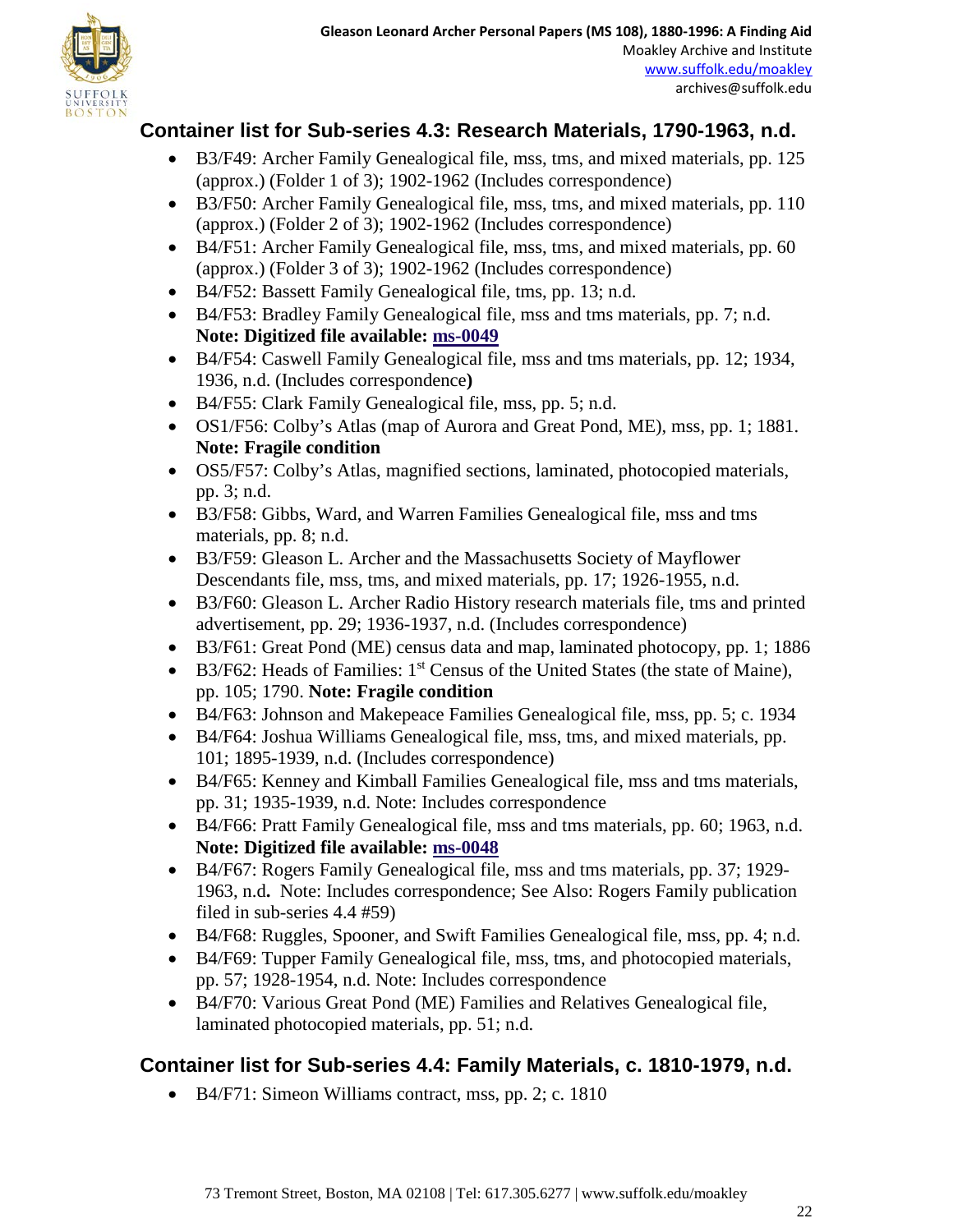

- B4/F72: John Archer pension application statement regarding Revolutionary War Service, tms copy, pp. 3; 4/15/1818
- OS5/F73: John Archer pension application statement regarding Revolutionary War service, photocopied materials, pp. 6; 4/15/1818
- OS2/F74: Account book (various families, including Archer); 1820s-1880s. **Note: Fragile condition**
- B4/F75: Jacob Whitney personal file, mixed materials, pp. 20; 1855-1875
- B4/F76: Jeremiah Sabans debt payment contract, mss, pp. 1; 11/1/1867
- OS1/F77: Jeremiah Sabans land transfer contract, mss, pp. 1; 11/1/1867
- B4/F78: John S. Archer mortgage deeds and contracts, mss and mixed materials, pp. 23; 1867-1931
- B4/F79: Checks written by John S. Archer, 7 total; 1872-1895
- B4/F80: John S. Archer tax and debt payment notes, mss, pp. 4; 1879-1880
- B4/F81: Williams Family Account book; 1880-1881**. Note**: **Fair condition**
- B4/F82: Marilla M. Williams personal file, mss and mixed materials, pp. 33; 1881-1893
- B4/F83: James Williams' funeral card and church pamphlets, pp. 3; 1893, 1901
- B4/F84: Checks written by Frances Archer, 3 total; 1895
- B4/F85: Scrapbook—"Poems of Love and Marriage," collected and annotated by Elizabeth Archer, includes news clips, mss and mixed materials, pp. 43; 3/1916. **Note: Fair condition**
- B4/F86: Polly Clark file, promotional pamphlet and other materials, pp. 15; 1924, n.d.
- OS4/F87: Account book (various families); 1927. **Note: Poor condition**
- B4/F88: Marian Archer MacDonald personal file, mixed materials, pp. 10; 1927- 1941, n.d.
- OS4/F89: Account book (various families); 1931. **Note: Poor condition**
- B4/F90: Elizabeth Archer poetry file, mss, tms, and news clips, pp. 16; 1937- 1959, n.d.
- B4/F91: Gleason L. Archer, Jr.—graduation from Suffolk University Law School file, news clips, pp. 5; 6/1939
- B4/F92: Dana Williams' obituary file (includes tribute poem by Gleason L. Archer), laminated news clip and tms, pp. 2; 3/22/1952, n.d.
- B4/F93: Gleason L. Archer, Jr., column "Please Explain," from *Decision* magazine, pp. 1; 7/1979
- B4/F94: Williams Family reunion file, photocopied materials, pp. 2; 1979
- B4/F95: Gleason L. Archer, Jr., personal file, tms and mixed materials, pp. 4; n.d.
- B4/F96: Ring Plays and Folk Songs of Williams Settlement, by: Mrs. D.A. Williams, tms (3 copies), pp. 7 (each); n.d.. Note: 1 copy annotated by Gleason L. Archer
- B4/F97: Spooner Family birth, death and marriage records, mss, pp. 8; n.d.
- B4/F98: Writings of Lucy Colson, mss, pp. 6; n.d.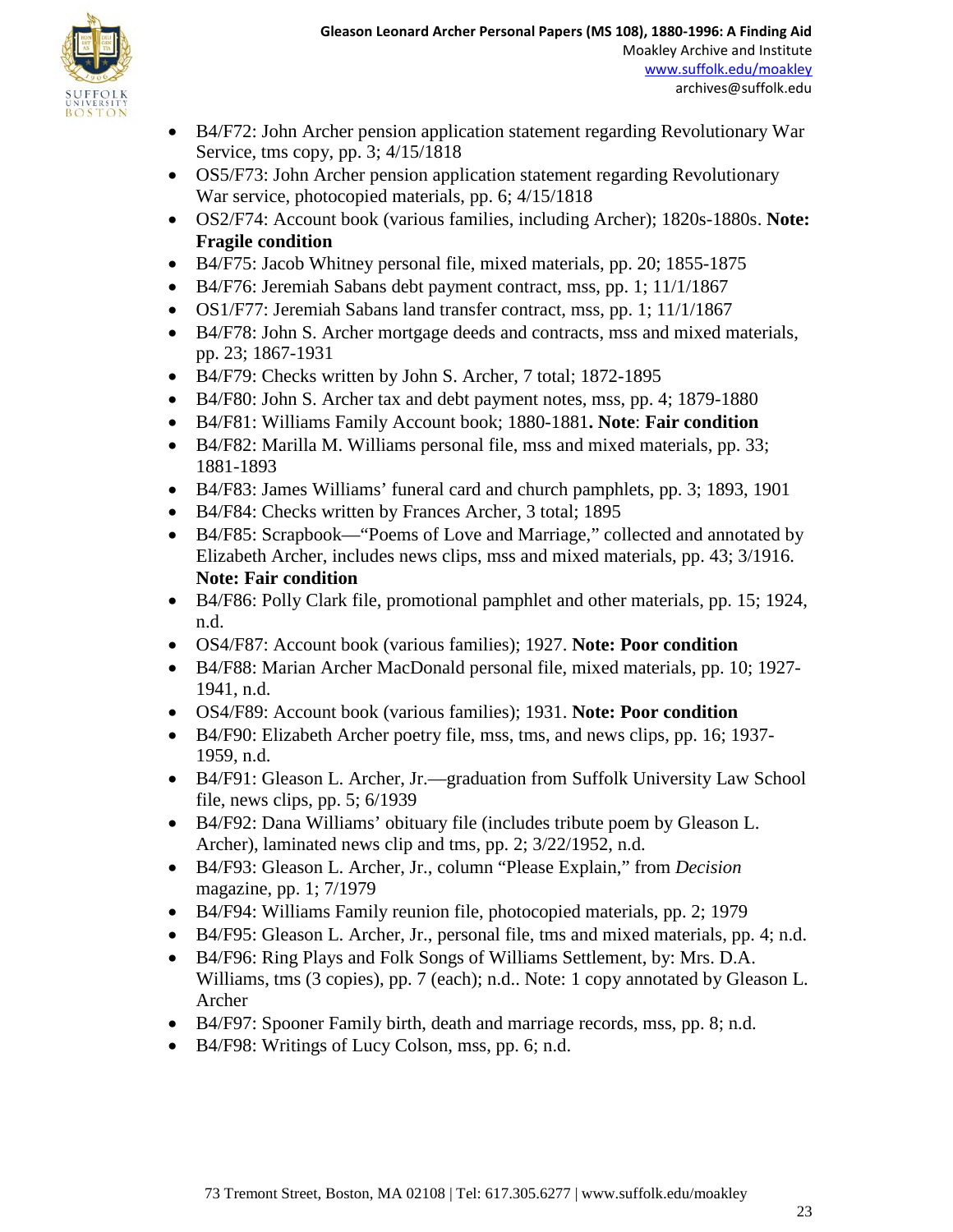

## **Series Description for Series 5: Photographs, c. 1865-1998, n.d.**

**Description:** This series contains photographs and albums that document the personal life of Archer and family members. The photographs, ranging in date from 1865-1998, include portraits of Archer and his family, family events, family homes, and Archer's outdoor pursuits. A selection of photographs is available in digital format as noted.

**Arrangement:** The photographs (boxes 1-4, OS1, OS3 and OS5) and photo albums (box 5) are arranged alphabetically by last name or subject.

## **Container list for Series 5: Photographs, c. 1865-1998, n.d.**

- B1/F1: Archer, Adelaide—with unidentified friend at right; c. 1870; 1 color print, 1 photocopied print
- B1/F2: Archer, Allan—portraits; n.d.; 2 b&w prints
- B1/F3: Archer, Bernice—portrait; n.d.; 1 b&w print
- B1/F4: Archer, Claude—with unidentified friend at right; 1/23/1910; 1 b&w print
- B1/F5: Archer, Clifford—formal portraits; c. 1900, n.d.; 2 b&w prints
- B1/F6: Archer, Elizabeth—47<sup>th</sup> Engagement Anniversary;  $5/20/1950$ ; 1 b&w print. **Note: Digitized Image Available: [ms-0023](http://moakleyarchive.omeka.net/items/show/343)**
- B1/F7: Archer, Elizabeth—portraits; n.d.; 14 b&w prints
- B1/F8: Archer, Elizabeth—with (L-R) Marian Archer, Henry S. Snyder and Maria L. Snyder; c. 1930; 1 b&w print **Note: Digitized file available: [ms-0040](http://moakleyarchive.omeka.net/items/show/358)**
- B1/F9: Archer, Elizabeth—with Thomas Boynton and Senator Walsh; n.d.; 2 b&w prints, 1 negative
- B1/F10: Archer, Elizabeth—with her sisters (Justine Connor, Marian Osgood) and mother (Maria Snyder); n.d.; 3 b&w prints **Note: Digitized file available: [ms-0041](http://moakleyarchive.omeka.net/items/show/359)**
- B1/F11: Archer, Elizabeth—with Senator Walsh at Camp Reverie (ME); n.d.; 1 b&w print
- OS5/F12: Archer Family—formal portrait (L-R: Gleason L. Archer, Jr., Marian Archer, Allan Archer, Gleason L. Archer, Elizabeth Archer); 1925; 1 b&w print **Note: Digitized file available: [ms-0047](http://moakleyarchive.omeka.net/items/show/365)**
- B1/F13: Archer Family—group photographs (Folder 1 of 2); 1911-1960, n.d.; 17 b&w prints**. Note: Digitized Images Available: ga-0002, ga-0003, ga-0012, SU-0144**
- B1/F14: Archer Family—group photographs (Folder 2 of 2); 1911-1960, n.d.; 22 b&w prints, 6 negatives
- B1/F15: Archer, Gleason L.—79<sup>th</sup> birthday celebration portrait; 10/29/1959; 2 b&w prints. **Note: Digitized Image Available: ga-0005**
- B1/F16: Archer, Gleason L.—with brother Claude; n.d.; 2 b&w prints
- B1/F17: Archer, Gleason L.—formal portrait with brother Hiram; 10/15/1899; 1 b&w print, 1 photocopied print
- B1/F18: Archer, Gleason L.—with brother Hiram; c. 1960s; 1 color print
- OS3/F19: Archer, Gleason L.—childhood portrait (tintype); n.d.; 1 tintype. **Note: Fragile condition**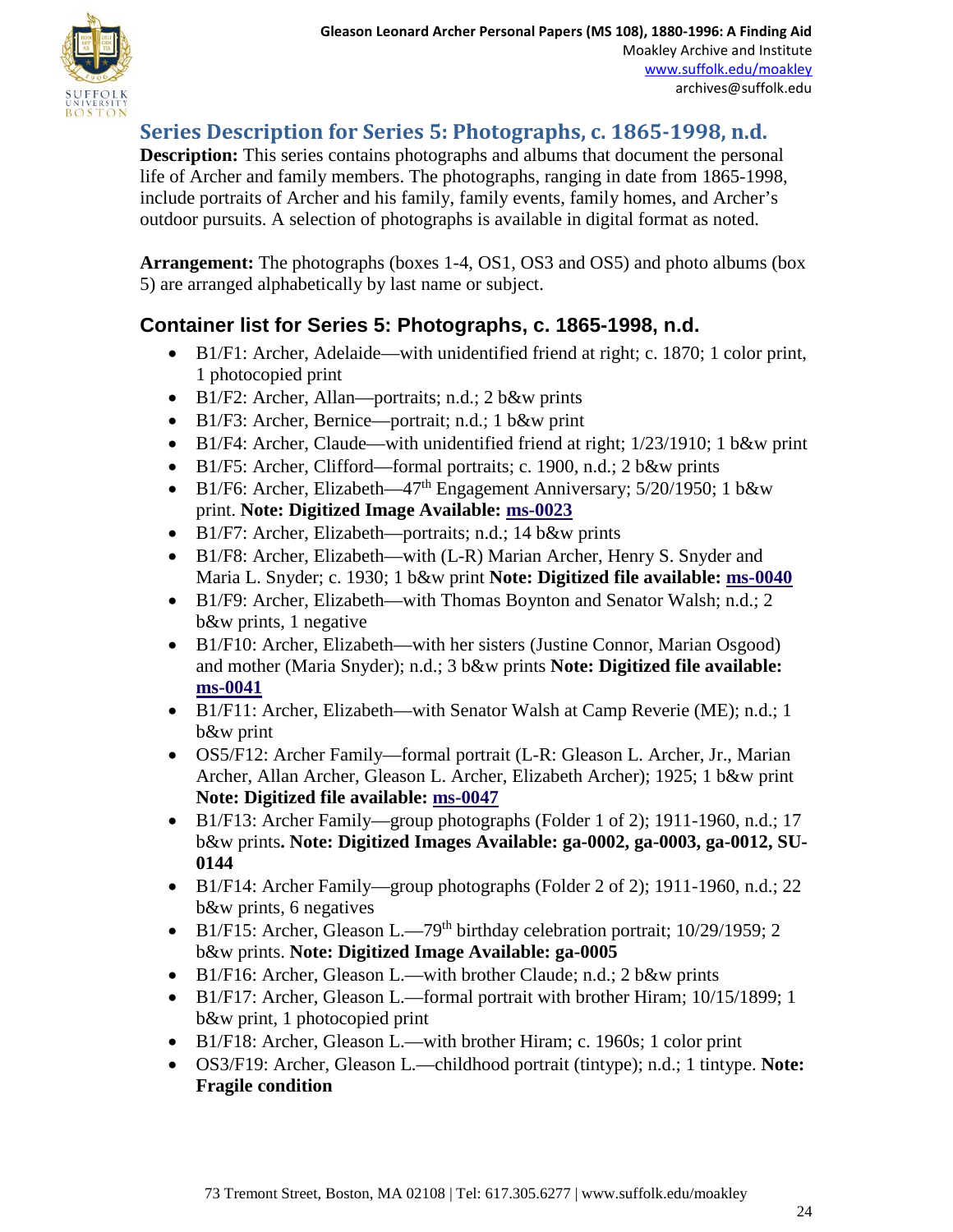

- B1/F20: Archer, Gleason L.—childhood portrait with brothers Clifford (center) and Hiram (right); n.d.; 1 negative
- OS3/F21: Archer, Gleason L.—childhood portrait with brothers Clifford (center) and Hiram (right) (tintype); n.d.; 1 tintype. **Note: Fragile condition**
- B1/F22: Archer, Gleason L.—with the Granddaddies of Radio; n.d.; 1 b&w print. **Note: Digitized Image Available: ga-0018**
- B1/F23: Archer, Gleason L.—outdoor portraits; 1910s-1950s; 11 b&w prints. **Note: Digitized Image Available: ga-0013**
- B1/F24: Archer, Gleason L.—portrait of the new Chairman of the American Democratic National Committee; 4/18/1944; 1 b&w print
- B2/F25: Archer, Gleason L.—portraits; 1890s-1910s; 9 b&w prints, 1 photocopied print. **Note: Digitized Images Available: ga-0001, ga-0004**
- B2/F26: Archer, Gleason L.—portraits; 1930s, n.d.; 6 b&w prints. **Note: Digitized Image Available: ga-0017; Includes 3"x 5" photograph removed from Journal I**
- B2/F27: Archer, Gleason L.—radio-related portraits; 1930s; 4 b&w prints, 2 photocopied prints. **Note: Digitized Image Available: ga-0006**
- B2/F28: Archer, Gleason L.—with Thomas Boynton (left) and Senator Walsh (right); n.d.; 1 negative
- B2/F29: Archer, Gleason L.—with daughter Marian; n.d.; 1 b&w print
- B2/F30: Archer, Gleason L.—with second wife Polly Clark; c. 1958, n.d.; 2 b&w prints
- B2/F31: Archer, Gleason L. with wife Elizabeth and Gleason L. Archer, Jr. group photograph at 20 Derne St. cornerstone laying ceremony; 8/4/1920; 1 b&w print. **Note: Digitized Image Available: ga-0009**
- B2/F32: Archer, Gleason L. with wife Elizabeth and brother Hiram—group photograph at unknown Suffolk event; n.d.; 1 b&w print. **Note: Digitized Image Available: ga-0010**
- B2/F33: Archer, Gleason L.—with Rudy Vallee, n.d.; 2 b&w prints, 1 photocopied print
- B2/F34: Archer, Gleason L.—with (L-R) Professor Dallas Lore Sharp and Gleason L. Archer, Jr.; c. 1928; 1 b&w print
- B2/F35: Archer, Gleason L.—with (L-R) Mr. and Mrs. F. Morse Wemple and Allan Archer; c. 1930; 1 b&w print
- B2/F36: Archer, Gleason L.—with the Tri-Town Rotary Club; n.d.; 1 b&w print
- B2/F37: Archer, Gleason L.—with (L-R) two unidentified workmen, Gleason L. Archer, Jr., and Catherine Carraher; n.d.; 1 b&w print
- B2/F38: Archer, Gleason L. Jr.—graduation portrait with Gleason L. Archer at left; n.d.; 1 b&w print
- B2/F39: Archer, Gleason L. Jr.—portraits; 1926-1981, n.d.; 4 b&w prints, 1 color print
- B2/F40: Archer, Gleason L. Jr.—with Hiram Archer at left; 7/2/1955; 1 color print
- B2/F41: Archer, Gleason L. Jr.—with Marian Archer; n.d.; 1 b&w print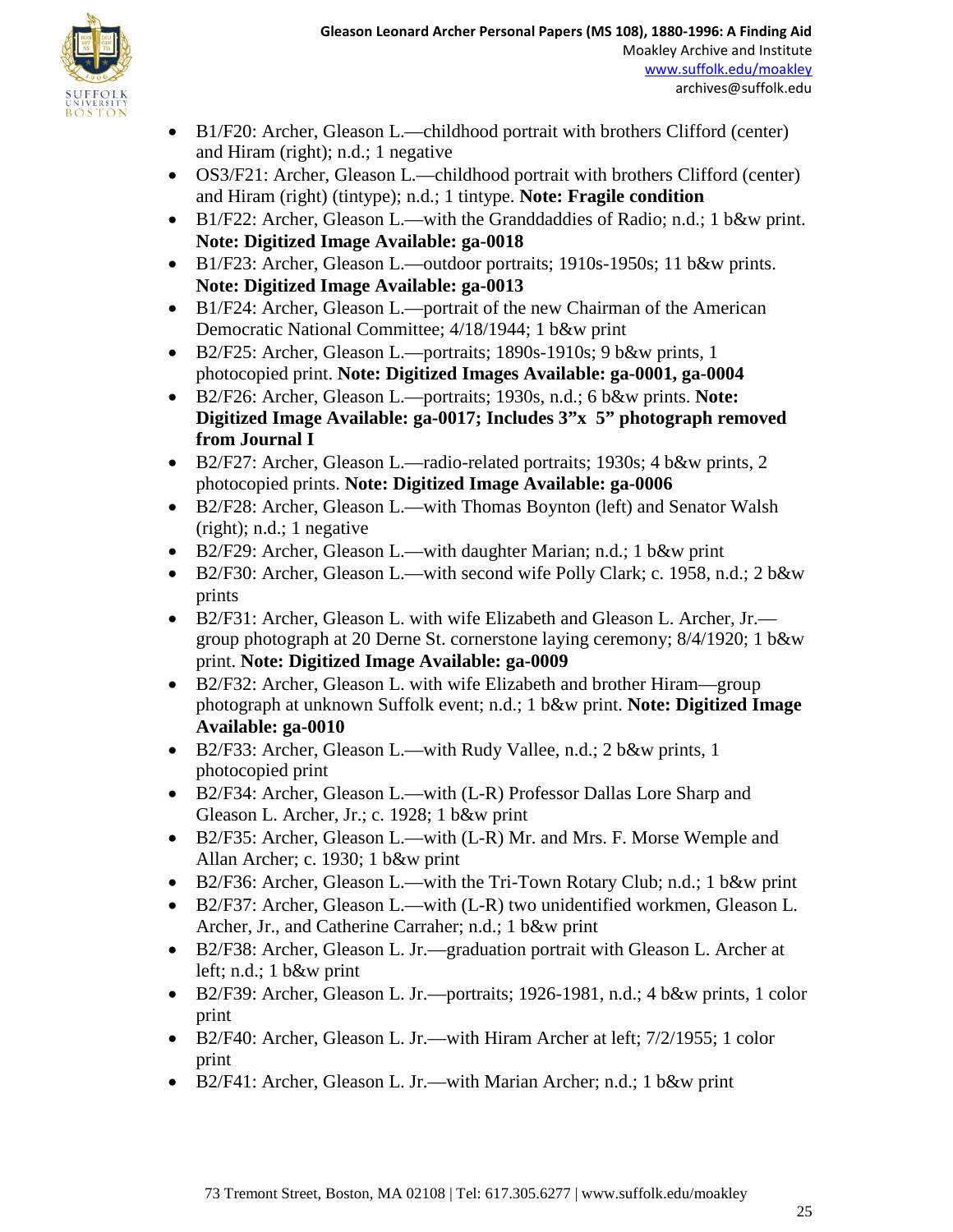

- B2/F42: Archer, Gleason L. Jr.—with Suffolk President David J. Sargent (left) at "Archer's Evening Law School" event; n.d.; 1 color print
- B2/F43: Archer, Hiram—portrait; 1903; 1 b&w print
- B2/F44: Archer, John S.—portrait; n.d.; 2 b&w prints
- OS3/F45: Archer, John S.—portrait (tintype); c. 1875; 1 tintype. **Note: Fragile condition**
- B2/F46: Archer, John S.—wedding portrait; 1875; 1 b&w print
- OS3/F47: Archer, John S.—wedding portrait (tintype); 1875; 1 tintype. **Note: Fragile condition**
- B2/F48: Archer, John S.—with (L-R) Claude Archer and two unidentified men; n.d.; 1 b&w print
- B2/F49: Archer, Lola—portrait; n.d.; 1 b&w print
- B2/F50: Archer, Marian—childhood portrait; n.d.; 1 b&w print
- B2/F51: Archer, Marian—graduation portrait; 6/1937; 1 b&w print
- B2/F52: Archer, Marian—portraits; 1940, 1958, n.d.; 6 b&w prints
- B2/F53: Archer, Marian—wedding portrait (photocopy); n.d.; 1 photocopied print
- B2/F54: Archer, Maude—portrait; c. 1905; 1 b&w print
- B2/F55: Archer, Maude—with husband; n.d.; 1 b&w print
- B2/F56: Boynton, Thomas—with Senator Walsh (right); n.d.; 1 negative
- B2/F57: Bradley, Charles L.—portrait; n.d.; 1 b&w print **Note: Digitized file available: ga-0030**
- B2/F58: Bradley, Florence—portrait; n.d.; 2 b&w prints **Note: Digitized file available: ga-0031**
- B2/F59: Bradley, Maria L.—portrait; n.d.; 1 b&w print **Note: Digitized file available: ga-0032**
- B2/F60: Clark, Faith—with Carrolla Bryant and "Heidi"; 1/1960; 1 b&w print
- B2/F61: Clark Family—wedding and group photographs; 1998; 3 color prints
- B2/F62: Claude Archer's farm in Bradford (ME); 1926; 1 b&w print
- B2/F63: Colson, Harriet Williams Archer—portrait; n.d.; 2 b&w prints
- B2/F64: Coolidge, Calvin—laying the cornerstone at Suffolk Law School Building (20 Derne Street) ceremony; 8/4/1920; 1 b&w print
- B2/F65: Dana Archer Williams—"Dana Williams' Place"; n.d.; 3 negatives
- OS1/F66: Dana Williams' shed; 1970; 1 b&w print
- B2/F67: Downey (CA) Presbyterian Church; 10/11/1953; 1 b&w print
- B2/F68: Elizabeth Archer's headstone; 1961; 1 b&w print
- OS1/F69: Ellsworth (ME) downtown; n.d.; 1 b&w print
- B3/F70: Emery, James—portrait; n.d.; 1 b&w print
- B3/F71: Garland, Ella Archer—portrait; c. 1890; 1 b&w print
- B3/F72: Gifford, Ella Archer—portraits; c. 1880, n.d.; 2 b&w prints
- B3/F73: Gleason L. Archer's camp "Reverie" cabin; c. 1928, n.d.; 2 b&w prints
- B3/F74: Gleason L. Archer's country home on Stetson Road in Norwell (MA); 1926, n.d.; 3 b&w prints
- B3/F75: Gleason L. Archer—"desk used in my school-days"; 1926; 1 b&w print, 1 negative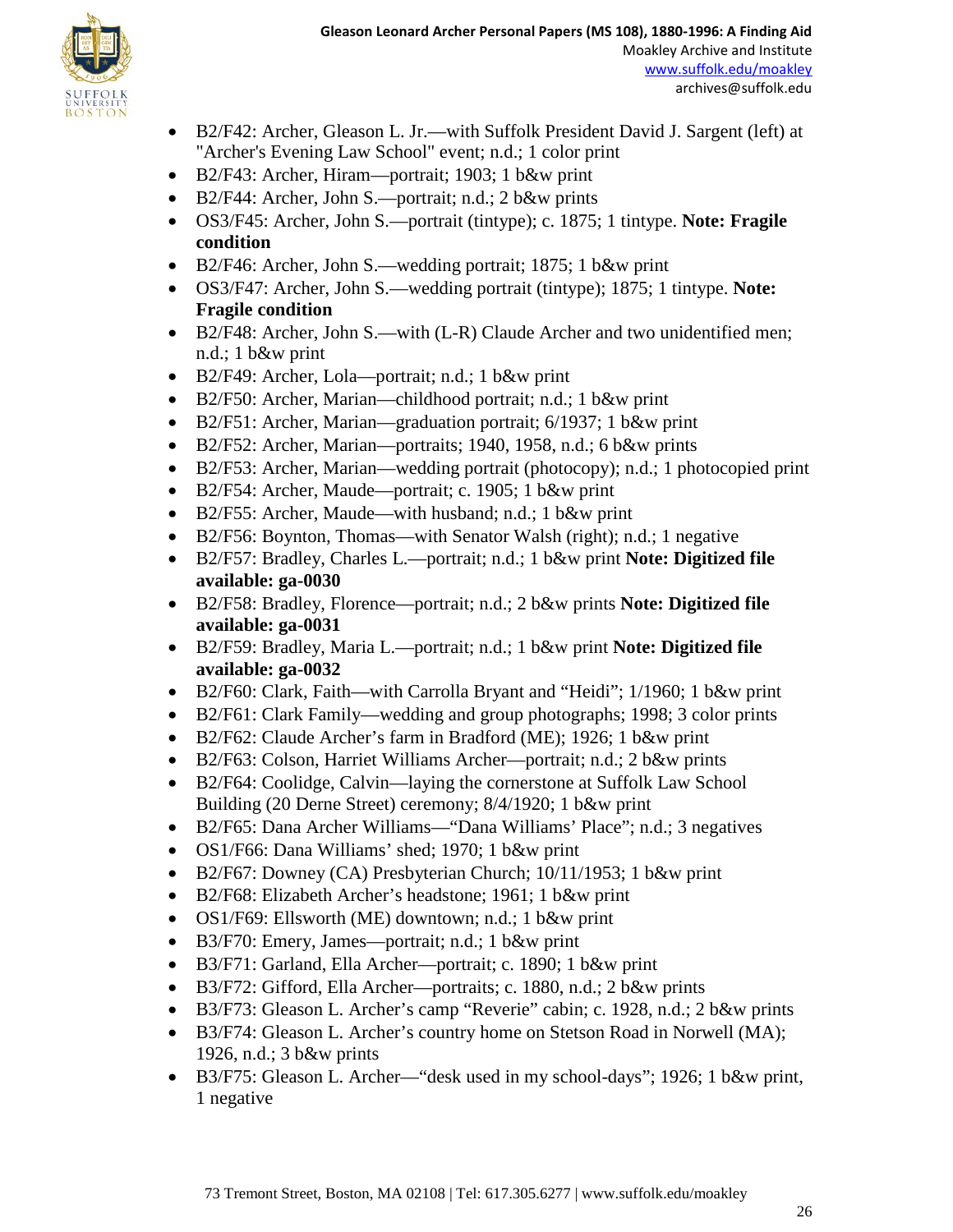

- B3/F76: Gleason L. Archer's fishing boat "The Queen Bess"; n.d.; 1 b&w print
- B3/F77: Gleason L. Archer's house and blueberry farm in Pembroke (MA); 1940s-1960s; 9 negatives, 2 b&w prints
- B3/F78: Gleason L. Archer—"house where Gleason L. Archer Sr. born"; 7/1926; 1 b&w print
- B3/F79: Gleason L. Archer—"school house"; 1895; 1 b&w print
- B3/F80: Gleason L. Archer's trout pond in Norwell (MA); c. 1930; 1 b&w print
- B3/F81: Gleason L. Archer, Jr.— "the house where I was born" and surrounding area; 1926; 5 b&w prints
- B3/F82: Great Meadows (ME) lumber camp; n.d.; 1 b&w print
- B3/F83: Great Pond (ME) cemetery; n.d.; 1 negative
- B3/F84: Great Pond (ME) Dam; n.d.; 1 b&w print. **Note: Digitized Image Available: ga-0008**
- OS1/F85: Great Pond (ME) school—church benches in school room; 1970; 1 b&w print
- B3/F86: H. Rossiter Snyder's nature photography; n.d.; 1 b&w print
- B3/F87: Haynes (A.B.) Lumbering crew—group photograph; 1892; 1 b&w print
- OS1/F88: Inez Richardson's blueberry field; 1970; 2 b&w prints
- OS1/F89: Inez Richardson's preserves; 1970; 1 b&w print
- B3/F90: Jackson, Myra Williams—portrait; n.d.; 1 b&w print
- B3/F91: John Archer's (b. 1752-d. 1830) headstone in Great Pond (ME) cemetery; n.d.; 4 b&w prints, 1 negative
- B3/F92: John Archer, Jr.'s (b. 1783-d. 1861) headstone; n.d.;  $3$  b&w prints, 1 negative
- B3/F93: John S. Archer's home purchased in 1895; 1926; 2 b&w prints
- OS5/F94: John S. Archer's shed near his home (photograph taken by Howard Archer and mounted on board); 1970; 1 b&w print
- B3/F95: Lucy W. Archer's headstone; n.d.; 1 b&w print, 1 negative
- B3/F96: MacDonald, Bruce—portraits; n.d.; 1 b&w print, 1 color print
- B3/F97: MacDonald, Joyce—portrait; n.d.; 1 b&w print
- B3/F98: Miscellaneous—class photograph; n.d.; 2 b&w prints
- B3/F99: Miscellaneous—Great Pond (ME) relatives group photograph; n.d.; 1 b&w print
- B3/F100: Miscellaneous—group photograph; n.d.; 1 b&w print
- B3/F101: Osgood, Marian S.—portrait; n.d.; 1 b&w print **Note: Digitized file available: ga-0033**
- B3/F102: Sabbatus (ME) High School; n.d.; 2 b&w prints
- B3/F103: Samuel C. Archer's headstone; n.d.; 1 b&w print; 1 negative
- B3/F104: Snyder, H. Rossiter—portraits; 1908, n.d.; 3 b&w prints
- B3/F105: Snyder, Maria—with husband Harry Snyder; n.d.; 2 b&w prints **Note: Digitized file available: ga-0034**
- B3/F106: Unidentified (Folder 1 of 3); n.d.; 11 b&w prints, 2 color prints
- B4/F107: Unidentified (Folder 2 of 3); n.d.; 13 b&w prints, 1 color print
- B4/F108: Unidentified (Folder 3 of 3); n.d.; 48 negatives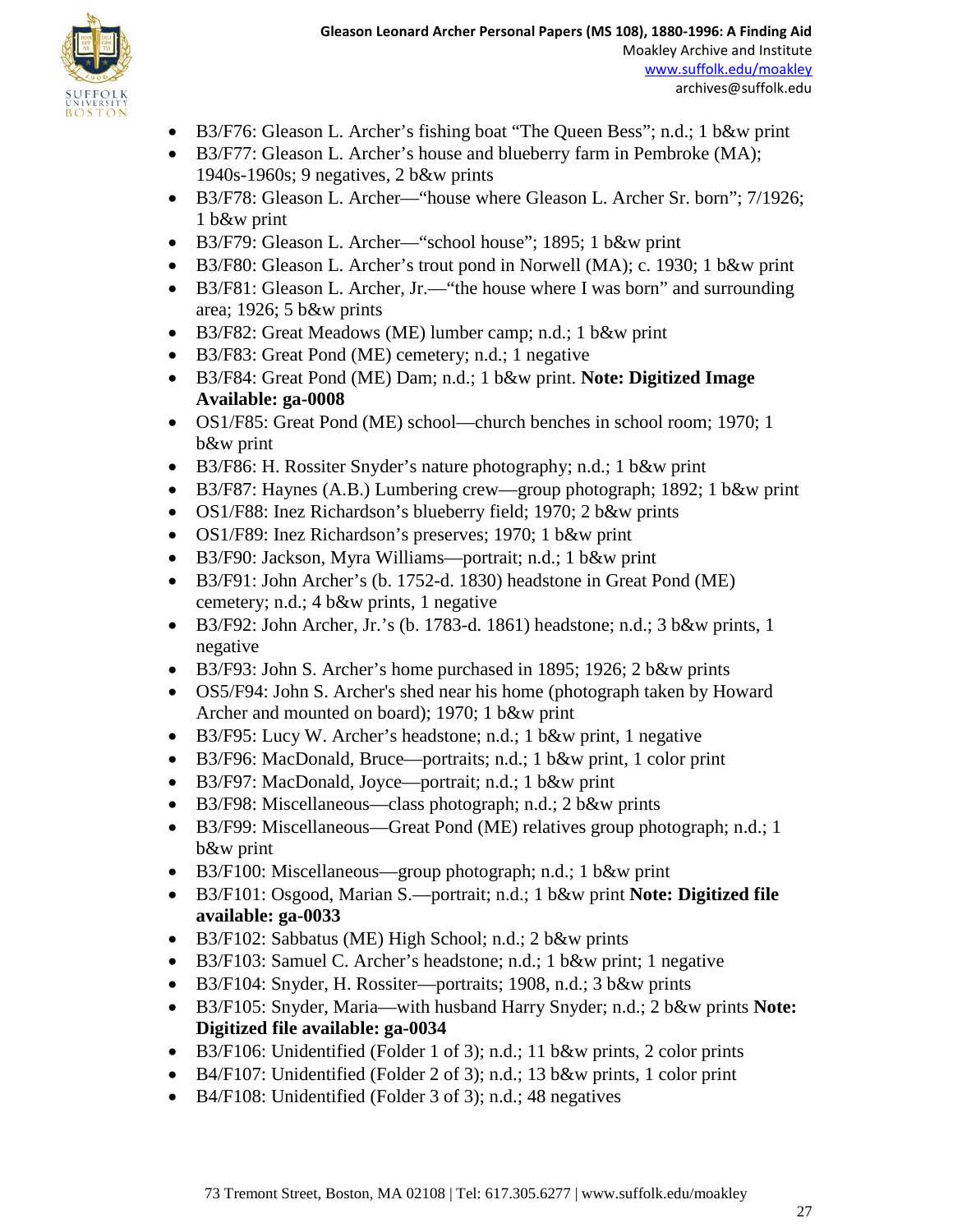

- B4/F109: Williams, Asa Kenneth—portrait; n.d.; 2 b&w prints
- B4/F110: Williams, Bernice—with her sister Ruth; n.d.; 2 b&w prints
- B4/F111: Williams, Dana Archer—portraits; 1880, n.d.; 4 b&w prints
- B4/F112: Williams, Ezra N.—portrait; n.d.; 2 b&w prints
- B4/F113: Williams Family—group photographs; n.d.; 2 b&w prints
- B4/F114: Williams, Frances M.—childhood portrait with brother Leonard; c. 1865; 3 b&w prints
- B4/F115: Williams, Frances M.—portraits; c. 1901, n.d.; 3 b&w prints, 1 photocopied print
- OS3/F116: Williams, Frances M.—wedding portrait (tintype); 1875; 1 tintype. **Note: Fragile condition**
- B4/F117: Williams, Fred—portrait; n.d.; 1 b&w print
- B4/F118: Williams, Leonard S.—with Gleason L. Archer at right; n.d.; 1 b&w print
- B4/F119: Williams, Leonard S.—portrait with wife Susie; n.d.; 1 b&w print
- B4/F120: Williams, Lettie B.—portraits; 1886; 2 b&w prints
- B4/F121: Williams, Marilla Spooner—portrait; n.d.; 1 b&w print
- OS3/F122: Williams, Mary Ann—portrait (tintype); n.d.; 1 tintype. **Note: Fragile condition**
- B4/F123: Williams, Simeon—portrait; n.d.; 1 b&w print
- B4/F124: Williams, Simeon—with Marilla Spooner Williams; n.d.; 1 b&w print
- B5/F125: Album 1—Archer Family group and individual portraits, pp. 42; 1920- 1923, n.d.; 86 b&w prints. **Note: Fair condition**
- B5/F126: Album 2—Great Pond (ME) buildings and places, pp. 28; n.d.; 28 b&w prints. **Note: Fair condition**
- B5/F127: Album 3—Suffolk Law School Building (20 Derne Street) construction and annex projects, miscellaneous topics, pp. 68; 1917-1937, n.d.; 133 b&w prints. **Note: Fair condition**

## **Series Description for Series 6: Special Materials, c. 1900s-1939, n.d.**

**Description:** The Special Materials series contains Archer's personal artifacts, including a briefcase, his Suffolk Law ring, his desk, a film of a fishing trip, the original "Archer's Evening Law School" sign, and recordings of Archer's radio broadcasts.

**Arrangement:** Materials are arranged chronologically, undated materials at the end.

### **Container list for Series 6: Special Materials, c. 1900s-1939, n.d.**

- RM 515/F1: Gleason L. Archer's desk; used at his Suffolk School of Law in his apartment in Roxbury, MA; c. 1900s. **Note: Fragile condition**
- B1/F2: "Archer's Evening Law School" sign, glass; c. 1906. **Note: Fragile condition; Digitized Image Available: ga-0015**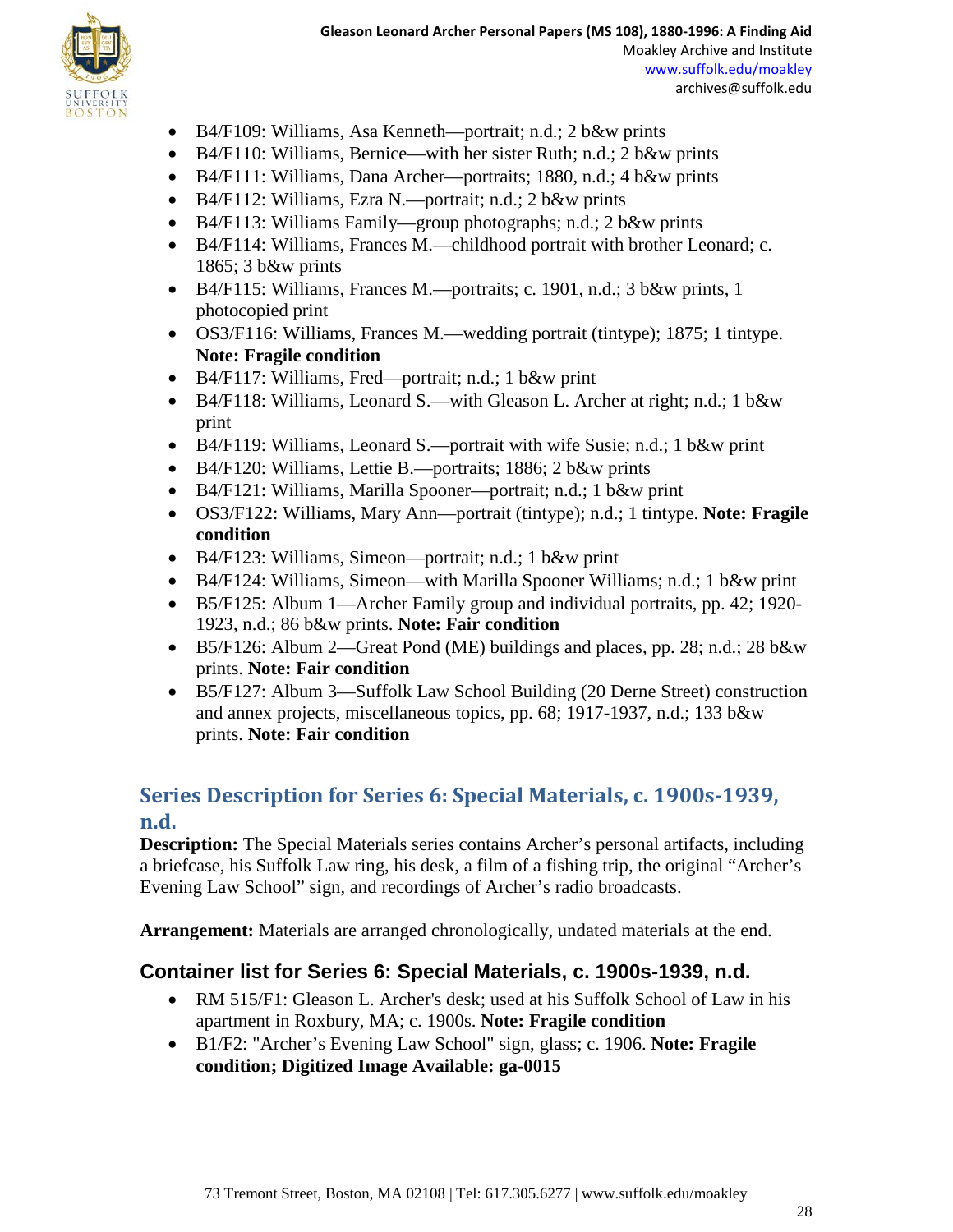

- B2/F3: Gleason L. Archer's Suffolk Law ring (gold); ring was prototype design for school rings that followed**;** 1909. **Note: Digitized Image Available: ga-0016**
- B3/F4: "Society of Mayflower Descendents," radio broadcast, record 1, broadcast on WAAB; 11/28/1935. **Note: Digitized audiorecording available; consult archivist for assistance; 1 access copy.**
- B3/F5: "Society of Mayflower Descendents," radio broadcast, record 2, broadcast on WAAB; 11/28/1935. **Note: Digitized audiorecording available; consult archivist for assistance; 1 access copy.**
- B3/F6: "Society of Mayflower Descendents," radio broadcast, record 3, broadcast on WAAB; 11/28/1935. **Note: Digitized audiorecording available; consult archivist for assistance; 1 access copy.**
- B4/F7: "Society of Mayflower Descendents," radio broadcast, (remastered copy of records 1-3), broadcast on WAAB; 11/28/1935. **Note: Digitized audiorecording and transcript available; consult archivist for assistance; 1 access copy.**
- B5/F8: Gleason L. Archer's Fishing trip film reel; 16 mm film; 100 feet (30.48 m); 5.40 min/sec in length; Cine-Kodak Panchromatic Safety Film brand; 6/1938.
- B3/F9: "National Defense," radio broadcast, record 1, broadcast on WBZ, 2/17/1939. **Note: Digitized audiorecording available; consult archivist for assistance; 1 access copy.**
- B3/F10: "National Defense," radio broadcast, record 2, broadcast on WBZ; 2/17/1939. **Note: Digitized audiorecording available; consult archivist for assistance; 1 access copy.**
- B4/F11: "National Defense," radio broadcast, (remastered copy of records 1 and 2), broadcast on WBZ; 2/17/1939. **Note: Digitized audiorecording available; consult archivist for assistance; 1 access copy.**
- B6/F12: Gleason L. Archer's briefcase with his initials on front outside cover, brown leather with zipper; n.d.
- B7/F13: Needle for record player; n.d. **Note: Fragile condition**

# **Bibliographies compiled by Archive:**

## **Bibliography of Gleason Archer's Published Works, Chronologically**

- 1. *Ellsworth (Maine) American*: "Battleship Maine," May 3, 1899; "The Labor Problem," May 31, 1899; "The Story of a Stone," July 19, 1899; "The Forest," August, 1899.
- 2. *Lewiston (Maine) Journal* and *Webster (Maine) Herald* (Volume 1, Number 1, October 18, 1901-December 1901): various articles. Archer also edited the *Webster (Maine) Herald. Maine High School*: edited magazine and wrote various articles, 1900.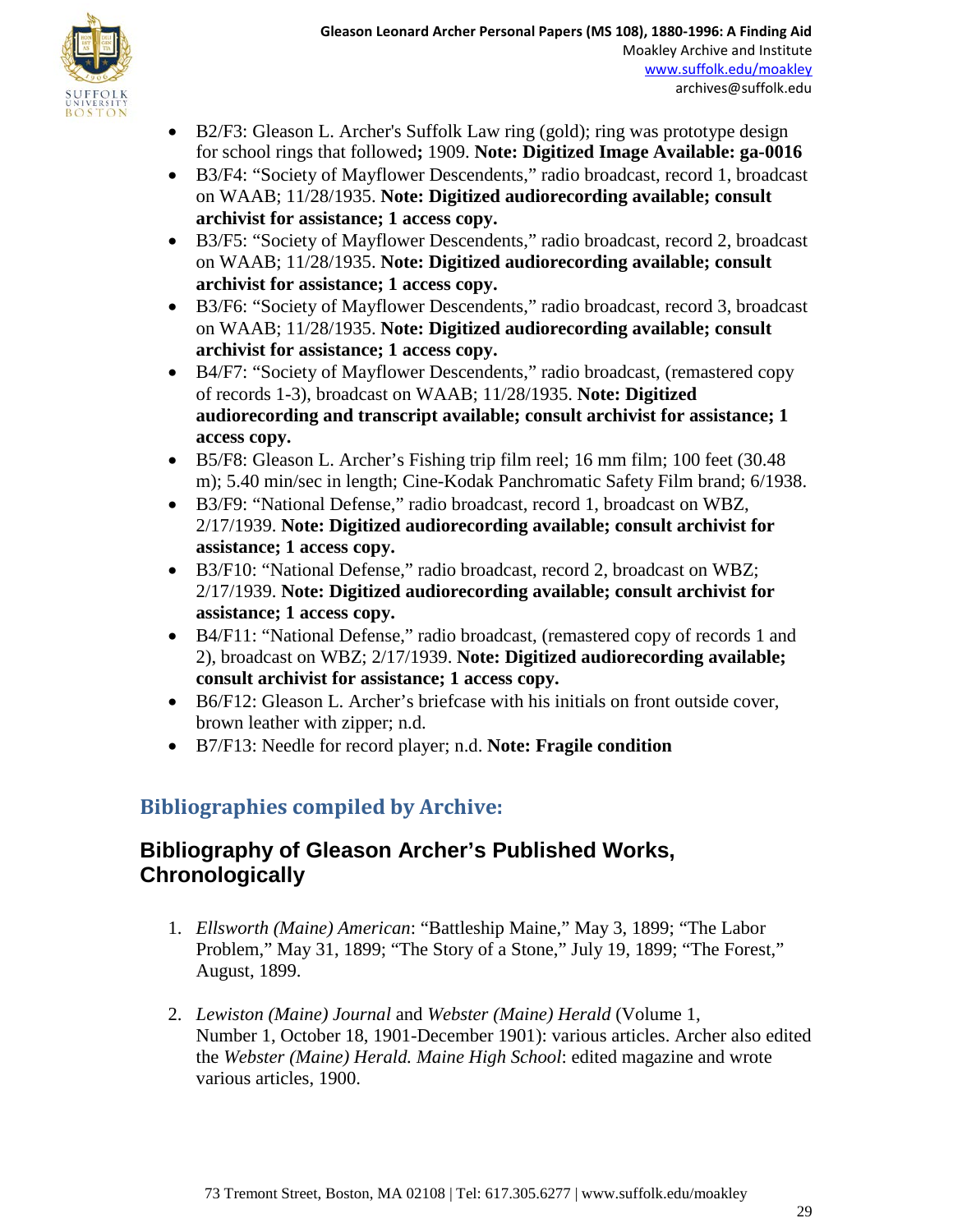

- 3. Suffolk University catalogs: Law School catalog through 1945-46 edition and fall, 1946, flyer: College catalog through 1947-1948 edition. Archer also wrote Suffolk flyers, brochures, and program announcements until 1948.
- 4. *Law Office and Court Procedure*. Boston: Little, Brown, and Company, 1910.
- 5. *Ethical Obligations of the Lawyer.* Boston: Little, Brown, and Company, 1910.
- 6. *Suffolk Law Student* (Volume 1, Number 1, December, 1910- March, 1911): various articles.
- 7. *The Law of Contracts*. Chicago: T.H. Flood and Company, 1911. Second edition, 1916, also Chicago: T.H. Flood and Company. Then reprinted by Suffolk Law School Press, 1920.
- 8. *The Law of Agency*. Chicago: T.H. Flood and Company, 1915. Reprinted by Suffolk Law School Press, 1926.
- 9. *The Educational Octopus* (first 57 chapters of *Building a School)*. Boston: Published by the author, 1915.
- 10. *Suffolk Law School Register* (Volume 1, Number 1, October, 1915- June 1921): various articles.
- 11. *The Law of Torts*. Boston: Suffolk Law School Press, 1916. Second edition, 1920. Boston: Suffolk Law School Press.
- 12. *Principles of Equity and Trusts.* Boston: Suffolk Law School Press, 1918. Second edition, 1927. Boston: Suffolk Law School Press.
- 13. *The Law of Evidence*. Boston: Suffolk Law School Press, 1919. Second edition, 1929. Boston: Suffolk Law School Press.
- 14. *Introduction to the Study of Law in Suffolk Law School*. Boston, Suffolk Law School Press, 1919.
- 15. *Building a School*. Boston: Published by the author, 1919.
- 16. *An Important Message*. Boston: Suffolk Law School Press, 1919. (Fund appeal for expansion campaign).
- 17. *Criminal Law*. Boston: Suffolk Law School Press, 1923.
- 18. *The Law of Real Property*. Boston: Suffolk Law School Press, 1923. Second edition, 1927. Boston: Suffolk Law School Press.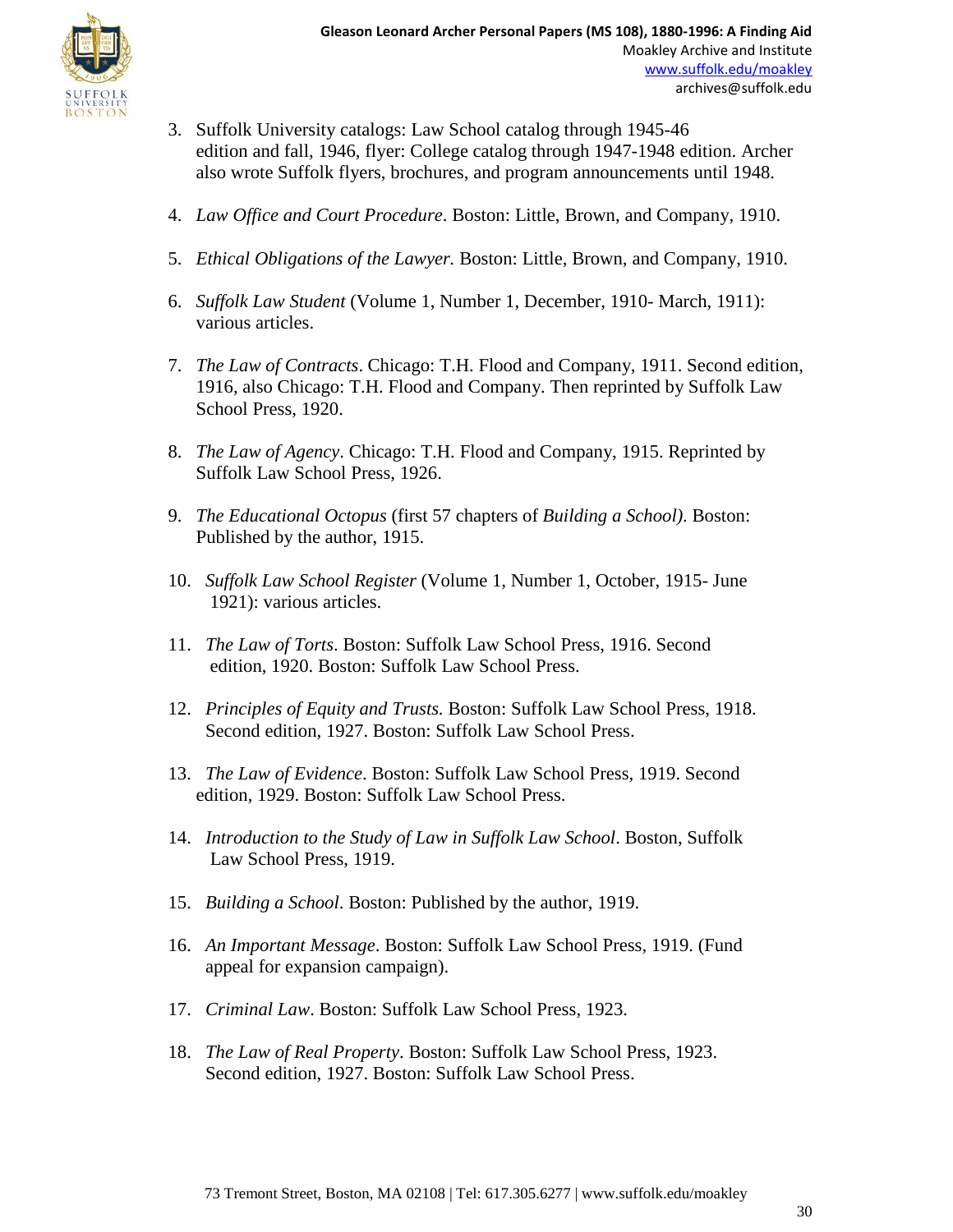

- 19. *Wills and Probate*. Boston: Suffolk Law School Press, 1925.
- 20. *Boston Traveler:* "Leniency Due to Several Factors," March 28, 1925.
- 21. *The Impossible Task*. Boston: Suffolk Law School Press, 1926.
- 22. *Ancestors and Descendants of Joshua Williams*. Boston: Wright and Potter Printing Company, 1927.
- 23. *Suffolk Alumni News* (Volume 1, Number 1, April 1927- March/April, 1931): numerous articles: Archer was editor during 1927.
- 24. *The Law of Private Corporations*. Boston: Suffolk Law School Press, 1928.
- 25. *History of the Law*. Boston: Suffolk Law School Press, 1928.
- 26. *Suffolk Law Alumni Directory* (the Forward, Chronology, and Historical Sketch sections). Boston: Suffolk Law Alumni Association, 1928.
- 26. *American Law School Review*, December, 1928: "Address to Section on Legal Education, July 26, 1928" (offprint).
- 27. *Digest of Criminal Law Cases*. Boston: Suffolk Law School Press, 1929. "Remarks before Executive Committee of American Bar Association at Miami, Florida, January 16, 1929". "Facts and Implications of College Monopoly of Legal Education (Address to Section on Legal Education, American Bar Association, at Memphis, Tennessee, October 22, 1929)", "What is wrong with the Section on Legal Education?".
- 28. *Digest of Evidence Cases*. Boston: Suffolk Law School Press, 1930.
- 29. *First Essentials of Law Study*. Boston: Suffolk Law School Press, 1930.
- 30. *Boston Sunday Herald*, April 13-June 1, 1930: Transcripts of Archer's Boston Tercentenary historical radio broadcasts.
- 31. *Mayflower Heroes*. New York and London: The Century Company, 1931. (First half of Archer's radio broadcasts on the history of Plymouth Plantation).
- 32. *Laws That Safeguard Society*. Boston: Suffolk Law School Press, 1931. (First thirty-six broadcasts of Archer's NBC radio series on law).
- 33. *Radio Digest:* "Education by Radio," January, 1932. NBC radio broadcasts published verbatim in *Radio Digest* after 1932. "Amazing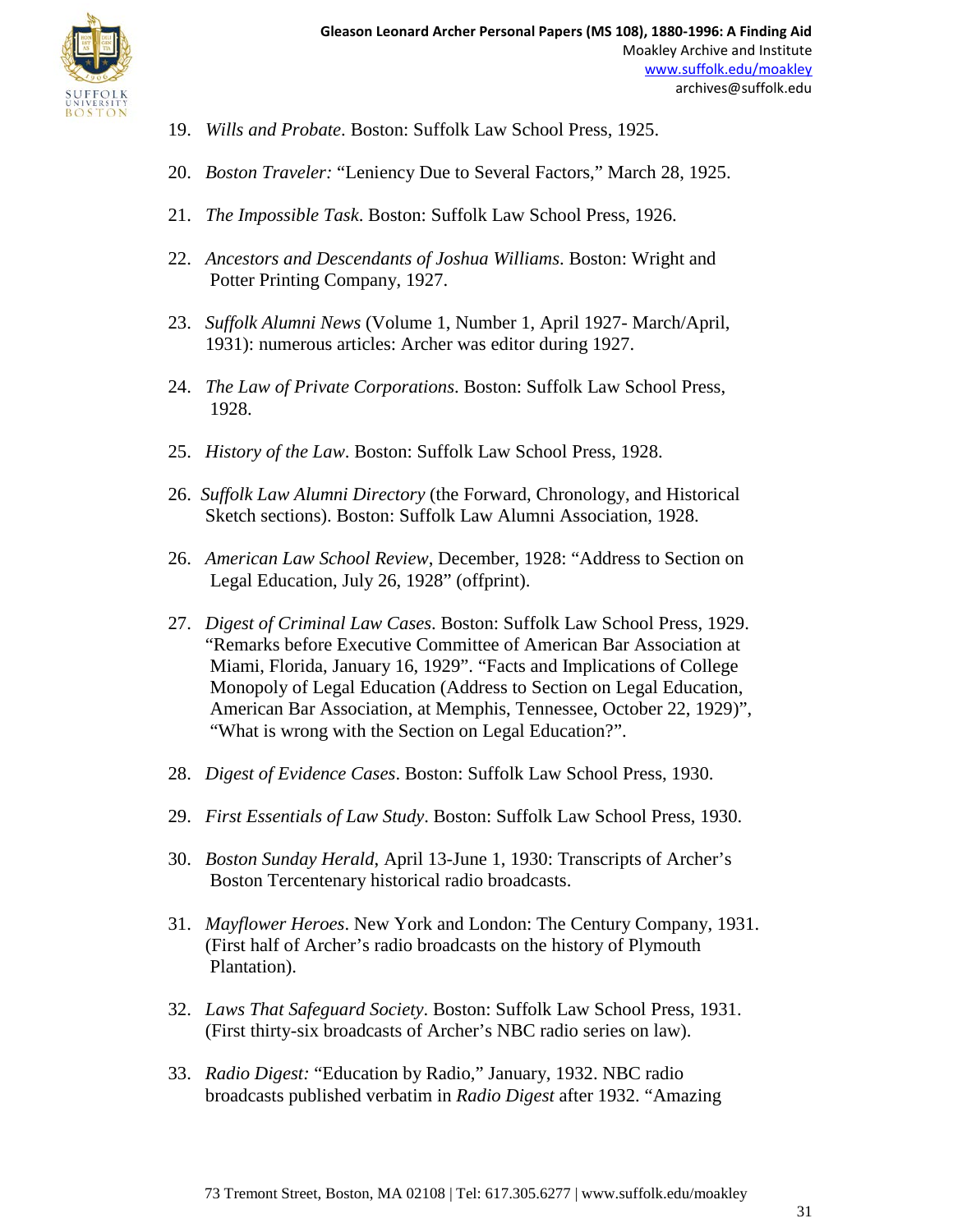

 Conduct of Bar Examiners, February 15, 1932" (to the General Court). "Analysis of Bar Exam Bills of 1932, Second Edition, March 18, 1932" (date of first edition uncertain). "Bar Exam of January, 1932 (radio address, WBZ, March 20, 1932)." "Control of Admission to Bar by Supreme Court or Legislature? March 30, 1932."

- 34. *Boston Evening American*, April 4-8, 1932: Four articles on Bar Examiners.
- 35. "First Thanksgiving" for United Press (1,300 papers), November 7, 1932.
- 36. *RudyMents* (Rudy Vallee fan paper): article in December, 1932, issue.
- 37. "Notes on Motor Vehicle Law" (?): included in list of Archer's works in several Law School catalogs, though no copies have been found, 1934.
- 38. Forward to article in Carrolla A. Bryant, *Pilgrim Homes and How They Were Built* (brochure for Duxbury Realty Company: Miss Carrolla A. Bryant, Director, and Gleason L. Archer, Counselor), 1934.
- 39. *Americana* (magazine of the American Historical Society): serialized articles that were published in 1936 as *With Axe and Musket at Plymouth*, 1935.
- 40. *With Axe and Musket at Plymouth*. New York: The American Historical Society, Inc., 1936. (Second half of Archer's radio broadcasts on the history of Plymouth Plantation).
- 41. *Suffolk Journal* (Volume 1, Number 1, September 19, 1936-May, 1940): numerous articles.
- 42. "In re House Bill 477 An Act to Establish Suffolk University (Letter to the Committee on Education)", 1937.
- 43. *Americana*: serialized articles (six parts) beginning in April, 1938: nine copies bound in book form in March, 1947, under title *Pioneers of the Rock-Bound Coast*.
- 44. *History of Radio to 1926*. New York: The American Historical Society, Inc., 1938.
- 45. *Big Business and Radio*. New York: The American Historical Society, Inc., 1939.
- 46. "Data for Joseph F. Dineen In re: Gleason L. Archer, President, Suffolk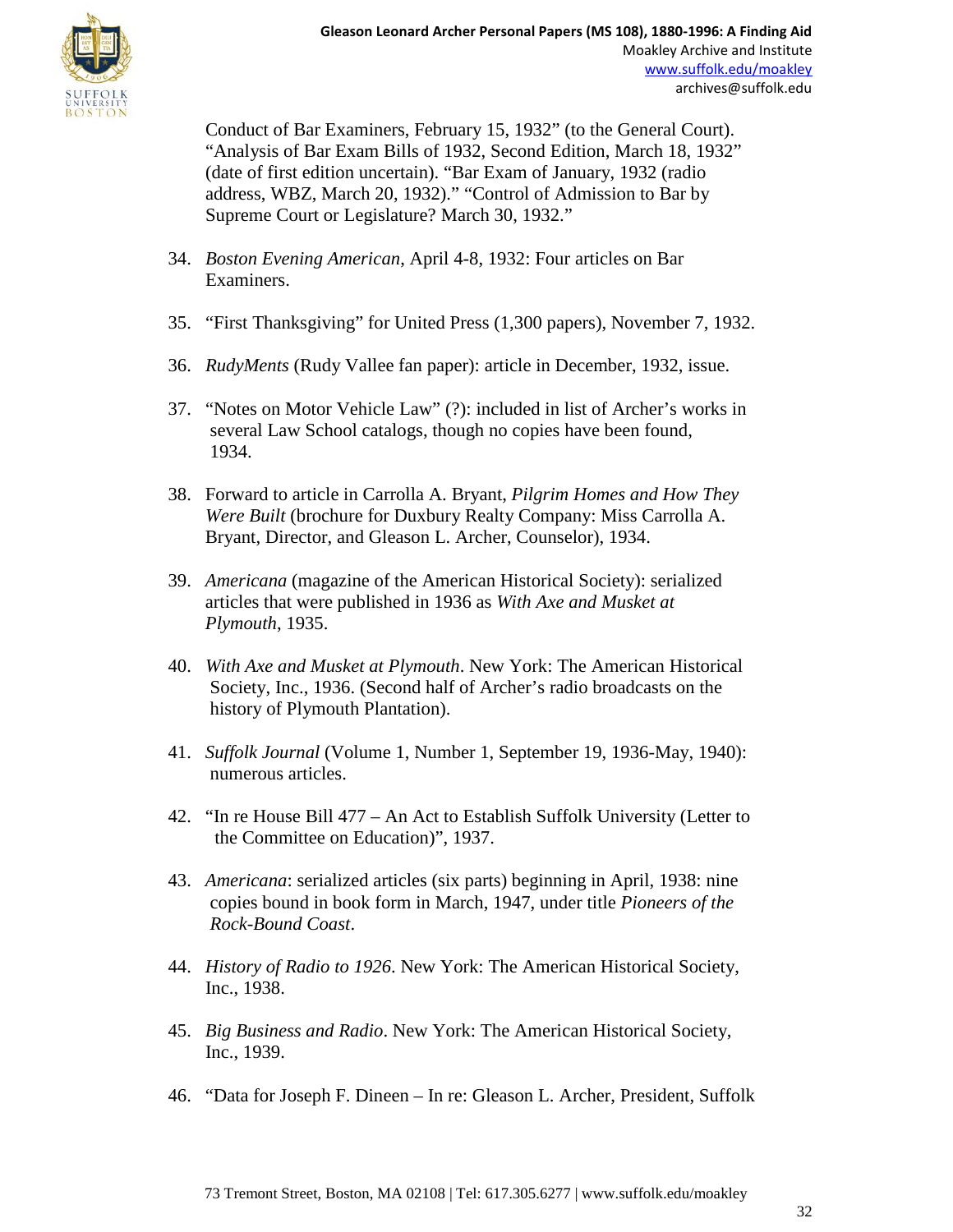

University (September 19, 1941)".

- 47. *On the Cuff*. Boston: Suffolk University Press, 1944.
- 48. "Program for the Accreditation of Suffolk University (Special Report to the Board of Trustees, April 10, 1947)". "Letter to the Legislature of Massachusetts, May 6, 1947". "Letter to the Legislature of Massachusetts, May 12, 1947" (supplement to May 6, 1947 letter). "Letter to the Hon. Joseph W. Martin, Jr., November 26, 1947" (letter to the Speaker of the U.S. House of Representatives on the treatment of Suffolk University law students by the Veterans Administration).
- 49. "In re the Evans Bill Senate 433 (Remarks before Joint Committee on Education, January 26, 1948)". "The Rowell Audit of Suffolk University, January 27, 1948". "Harmony Vitally Essential, January 28, 1948". "A Valentine from Stoneman. February 15, 1948 (Letter to the Joint Committee on Education)".
- 50. *Fifty Years of Suffolk University*. Boston: Published by the author. (Address given before the Alumni of Suffolk University, April 5, 1956).
- 51. *How Suffolk University Was Captured.* Boston: Published by the author. (Address before Wig and Robe Society of Suffolk University, April 30, 1956).
- 52. *Robert, Duke of Kragcastle.* New York: Pageant Press, Inc., 1961.

## **Bibliography of Gleason Archer's Unpublished Works, Chronologically**

- 1. "Archer's Evening Law School: History and Statistics" (ca. 1907).
- 2. "Journal I" (1917-1918), personal journal.
- 3. "Journal II" (1920-1931), personal journal.
- 4. "Laws That Safeguard Society" (typescript of thirty-seventh broadcast, April 4, 1931, to seventy-first broadcast, December 5, 1931).
- 5. "Laws That Safeguard Society" (typescript of seventy-second broadcast, December 12, 1931, to one hundred and twenty-fourth broadcast, June 4, 1933).
- 6. "Journal III" (1932-1934), personal journal.
- 7. "Weekly Broadcasts on the History of the Massachusetts Bay Colony" (roughly two years' worth; these broadcasts followed the two years of broadcasts on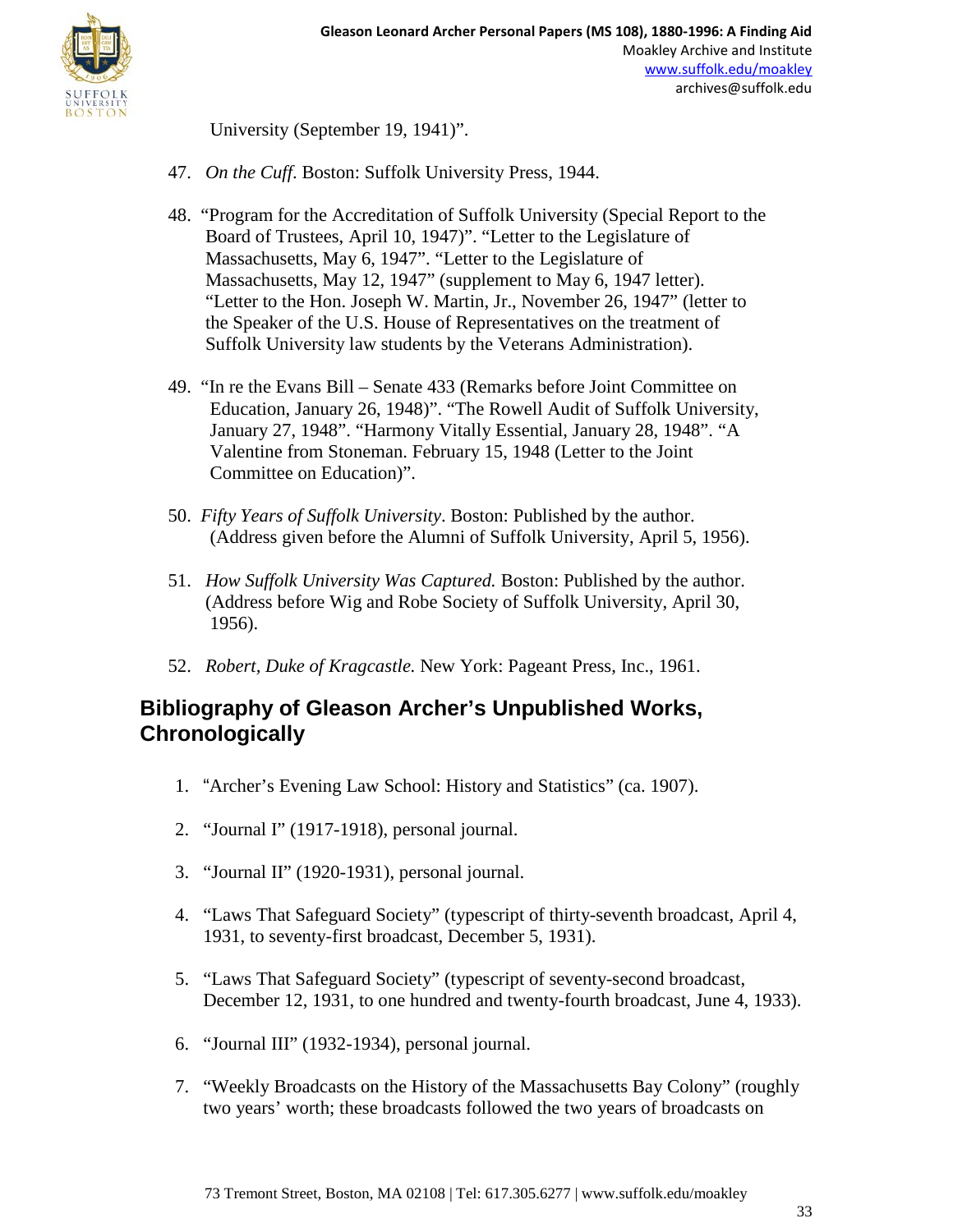

Plymouth Plantation which were published in *Mayflower Heroes* and *With Axe and Musket at Plymouth*).

- 8. "Television" (chapter within book on the topic), 1939.
- 9. "Lumber Camp to College," 1947 (1880-1906 autobiography, with addenda).
- 10. "America 1620-1932" (2 copies), 1950-1951.
- 11. "New England in America" (part of "America 1620-1932"), ("Brewster, Bradford, Winslow, and Co."), 1950-1951.
- 12. "Jim Williams" (manuscript and typescript materials), 1953.
- 13. "The New England Colonies: 1628-1692" (typescript), 1953.
- 14. "Lumberjack to Lawyer" (autobiography April 17, 1896-1906), 1959. Chapter 1 is Chapter XXX in "Rainbow Trail."
- 15. "Rainbow Trail" (autobiography, 1880-1906), 1959.
- 16. "The Tudor Dynasty" (1961).
- 17. "Princess Magda's Embattled Trout Brook" (1962).
- 18. "Lumber Camp Land" (autobiography, 1889-April 17, 1896; second half of first part of 1880-1906 autobiography of which "Lumber Jack to Lawyer" is the second part), n.d.
- 19. "More Than a Man" (biography of George Washington), n.d.
- 20. "Prayer (untitled)" (written by Gleason Leonard Archer), n.d.

## **Bibliography of Gleason Archer's Radio Addresses, Chronologically**

- 1. Sunday afternoon, September 29, 1929: "Equality of Opportunity." WBZ-WBZA.
- 2. Beginning November 12, 1929, Tuesday afternoons, 4:15-4:35 (moved to 7:15 PM shortly thereafter): "Crime" ("Criminal Law"), WBZ-WBZA.
- 3. March 17, 1930. Monday, 4:45-5:00 PM: Inaugural Boston Tercentenary broadcast, WNAC; also later Tercentenary broadcasts (WEEI, WBZ-WBZA, WLOE, WLEX).